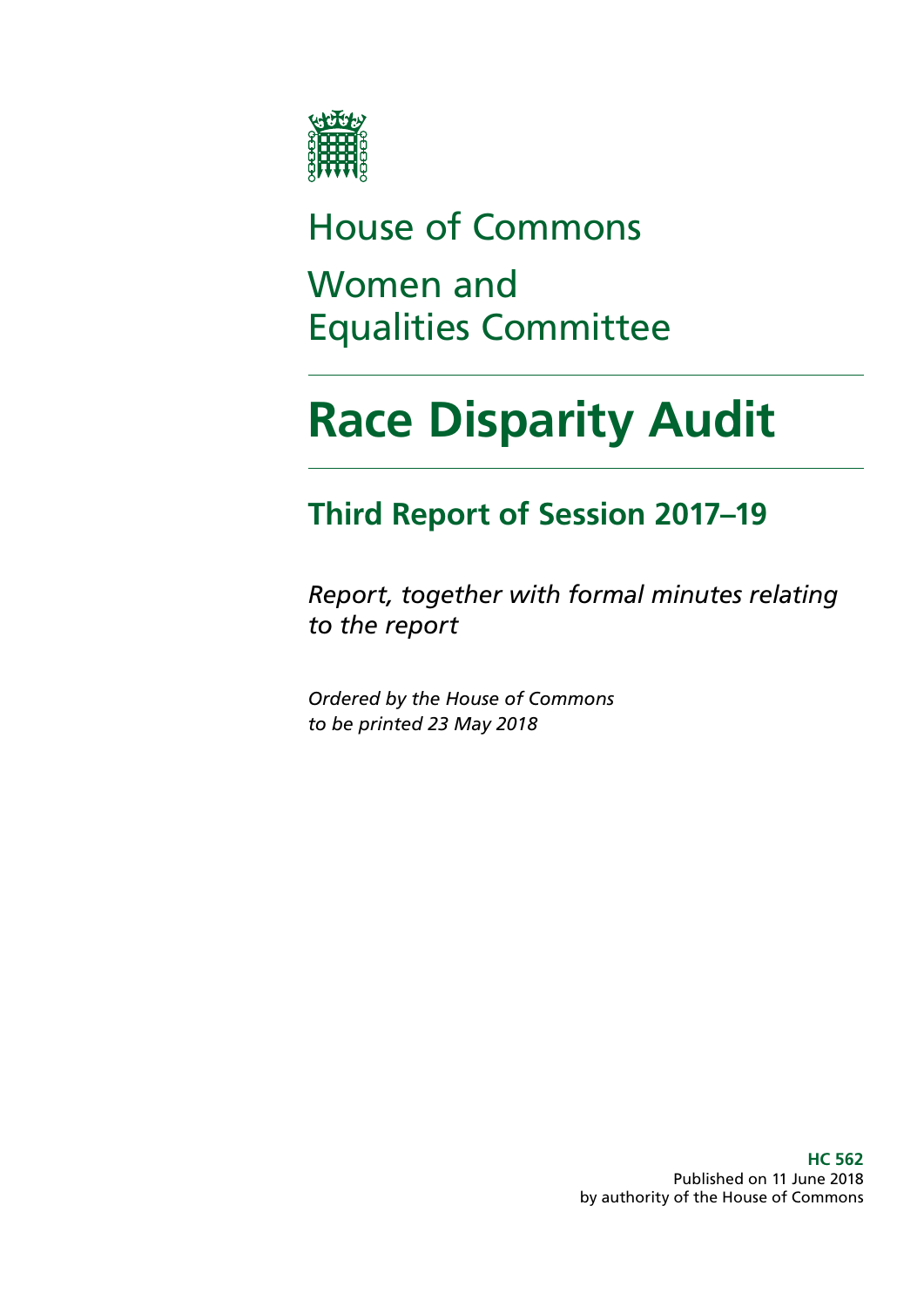## **Women and Equalities Committee**

The Women and Equalities Committee is appointed by the House of Commons to examine the expenditure, administration and policy of the Government Equalities Office (GEO).

### **Current membership**

[Mrs Maria Miller MP](https://www.parliament.uk/biographies/commons/mrs-maria-miller/1480) (*Conservative, Basingstoke*) (Chair) [Tonia Antoniazzi MP](https://www.parliament.uk/biographies/commons/tonia-antoniazzi/4623) (*Labour, Gower*) [Angela Crawley MP](https://www.parliament.uk/biographies/commons/angela-crawley/4469) (*Scottish National Party, Lanark and Hamilton East*) [Philip Davies MP](https://www.parliament.uk/biographies/commons/philip-davies/1565) (*Conservative, Shipley*) [Rosie Duffield MP](https://www.parliament.uk/biographies/commons/rosie-duffield/4616) (*Labour, Canterbury*) [Vicky Ford MP](https://www.parliament.uk/biographies/commons/vicky-ford/4674) (*Conservative, Chelmsford*) [Kirstene Hair MP](https://www.parliament.uk/biographies/commons/kirstene-hair/4675) (*Conservative, Angus*) [Eddie Hughes MP](https://www.parliament.uk/biographies/commons/eddie-hughes/4635) (*Conservative, Walsall North*) [Jess Phillips MP](https://www.parliament.uk/biographies/commons/jess-phillips/4370) (*Labour, Birmingham, Yardley*) [Mr Gavin Shuker MP](https://www.parliament.uk/biographies/commons/mr-gavin-shuker/4013) (*Labour (Co-op), Luton South*) [Tulip Siddiq MP](https://www.parliament.uk/biographies/commons/Tulip-Siddiq/4518) (*Labour, Hampstead and Kilburn*)

[Jared O'Mara MP](https://www.parliament.uk/biographies/commons/jared-o%27mara/4661) (*Independent, Sheffield, Hallam*) was a member of the Committee during this inquiry.

### **Powers**

The Committee is one of the departmental select committees, the powers of which are set out in House of Commons Standing Orders, principally in SO No. 152. These are available on the internet via [www.parliament.uk.](http://www.parliament.uk/)

### **Publication**

Committee reports are published on the Committee's website at [www.parliament.uk/womenandequalities](http://www.parliament.uk/womenandequalities) and in print by Order of the House.

Evidence relating to this report is published on the [inquiry publications page](https://www.parliament.uk/business/committees/committees-a-z/commons-select/women-and-equalities-committee/inquiries/parliament-2017/race-disparity-audit-17-19/publications/) of the Committee's website.

### **Committee staff**

The current staff of the Committee are Judith Boyce (Clerk), Luanne Middleton (Second Clerk), Holly Dustin, Tansy Hutchinson, and Shai Jacobs (Committee Specialists), Axell Kaubo (Inquiry Manager), Alexandra Hunter-Wainwright (Senior Committee Assistant), Mandy Sullivan (Committee Assistant), and Liz Parratt and Simon Horswell (Media Officers).

### **Contacts**

All correspondence should be addressed to the Clerk of the Women and Equalities Committee, House of Commons, London SW1A 0AA. The telephone number for general enquiries is 020 7219 6645; the Committee's email address is [womeqcom@parliament.uk.](mailto:womeqcom%40parliament.uk?subject=)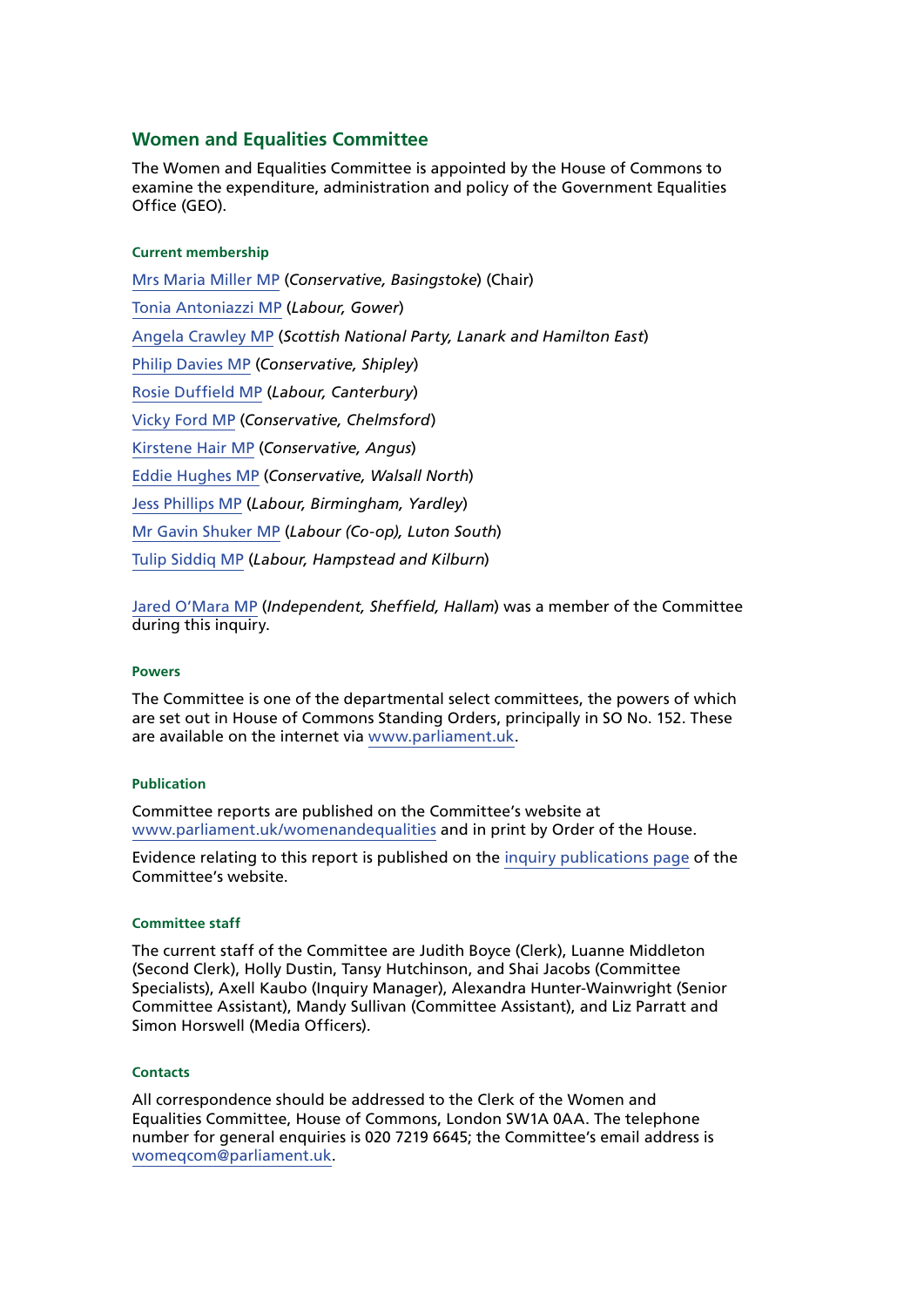## **Contents**

| <b>Summary</b>          |                                                                  |    |
|-------------------------|------------------------------------------------------------------|----|
| 1                       | <b>Introduction</b>                                              | 4  |
|                         | The Race Disparity Audit                                         | 4  |
|                         | Our inquiry                                                      | 5  |
| $\overline{\mathbf{2}}$ | The Ethnicity Facts and Figures website                          | 7  |
|                         | Usability of the Ethnicity Facts and Figures website             | 7  |
|                         | Commentary on the website                                        | 8  |
|                         | Analysis across data sets                                        | 9  |
|                         | The future of the website                                        | 9  |
| 3                       | <b>Data collection and data standards</b>                        | 10 |
|                         | <b>Ethnicity classifications</b>                                 | 11 |
|                         | Refining ethnicity measures                                      | 13 |
| 4                       | The policy response to the Audit                                 | 15 |
|                         | Explain or change                                                | 15 |
|                         | Coordination and accountability                                  | 16 |
|                         | Priority policy areas                                            | 17 |
| 5                       | <b>Civil society engagement</b>                                  | 20 |
|                         | <b>Conclusions and recommendations</b>                           | 22 |
|                         | <b>Formal minutes</b>                                            | 25 |
|                         | <b>Witnesses</b>                                                 | 26 |
|                         | <b>Published written evidence</b>                                | 27 |
|                         | List of Reports from the Committee during the current Parliament | 28 |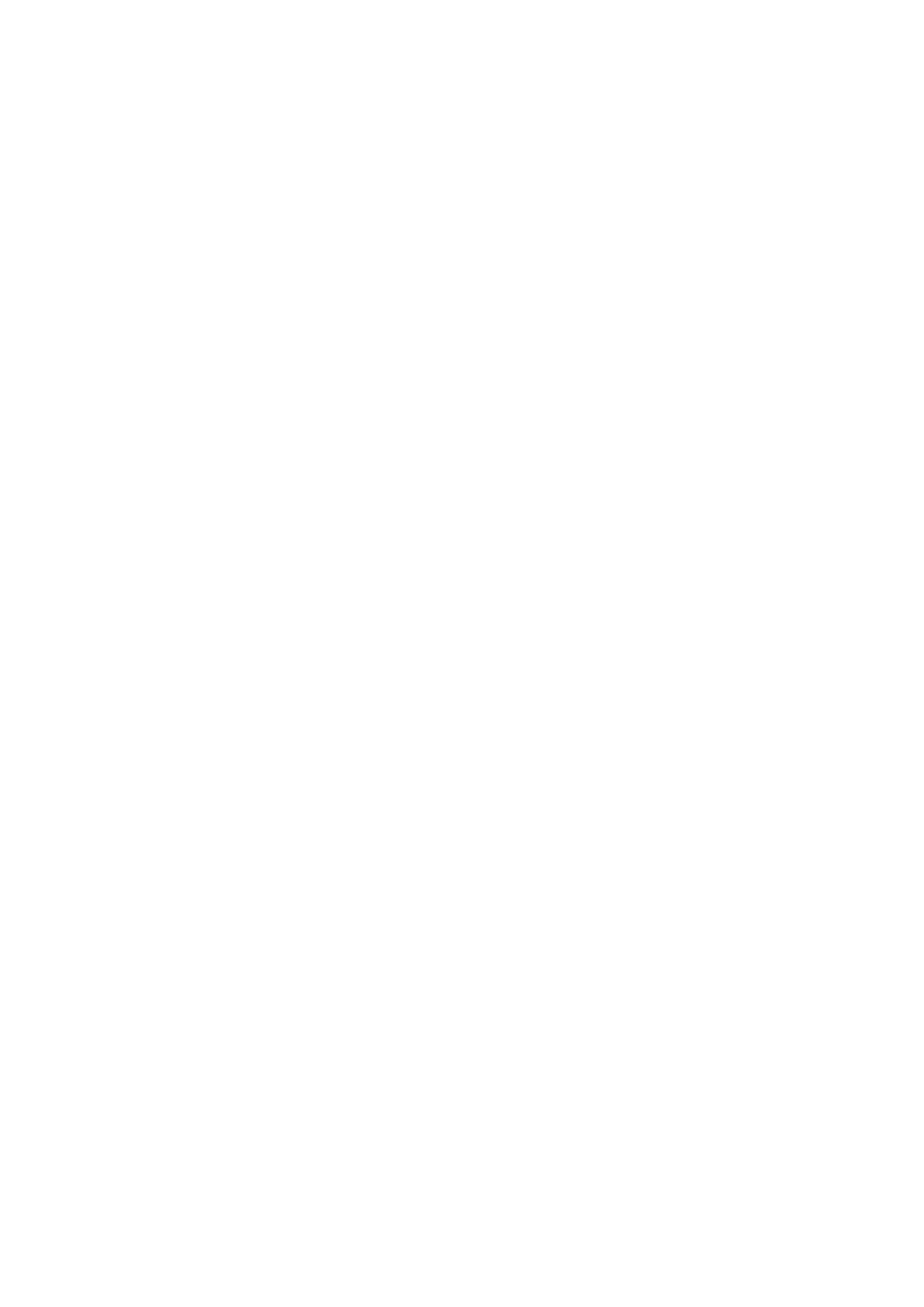## <span id="page-4-0"></span>Summary

The Race Disparity Audit is a world-leading programme to identify, collate and present existing data on outcomes by race and ethnicity across public services. Our inquiry focused on the first phase of the Audit, exploring the process by which it was compiled, the resulting website and how the Government intends to proceed based on the results.

The Prime Minister's stated objective for the Audit is that it be "an essential resource in the battle to defeat ethnic injustice". We welcome the Audit as a ground-breaking initiative that allows ordinary people to access a range of data about ethnicity for the first time and as a marker of intent to reduce disparities. It required a significant amount of time and engagement with stakeholders and brought together data from across the Government machine through data sets that varied hugely in character. We heard praise for the website that houses the data and for the process by which it was produced.

In the process of compiling the data sets, the Race Disparity Unit discovered a lack of consistency in how data is collected across Government. It is clear that public services are not currently collecting ethnicity data in a streamlined fashion and that some agencies are not collecting data at all. For these reasons, it is often difficult to make comparisons over time and between data sets, and a lack of detail in some areas can make disaggregation and effective analysis challenging. The ability to disaggregate is essential for understanding the roles that geography, age, gender, social class and poverty play in creating poorer outcomes for some people than for others.

Clear and measurable plans are needed for improving the consistency and robustness of the data and turning it into a set of cross-government priorities for action to reduce the disparities shown by the Audit. Action has already begun in some areas, and we look forward to seeing the results of the 'explain or change' analysis that is being conducted by individual departments. Civil society has a vital part to play in addressing deficits in and interpreting the data.

The Cabinet Office has been exemplary in its approach to the Audit so far. It should continue to work with departments and the rest of the public sector to deliver change, according to priorities set by the Government. By doing this, the clear commitment to tackling injustice made by the Prime Minister when she launched the Audit can be realised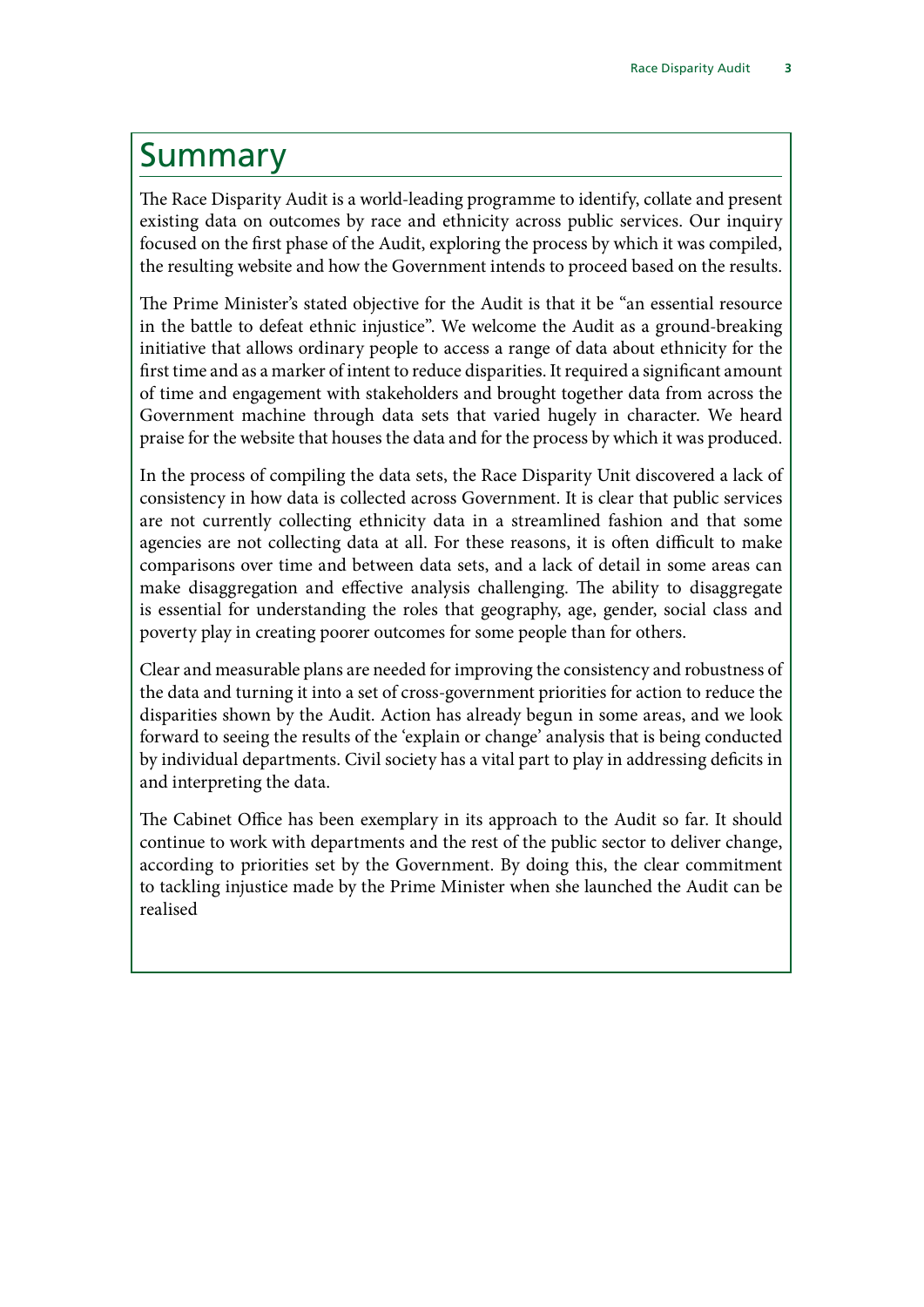## <span id="page-5-0"></span>**1** Introduction

## **The Race Disparity Audit**

1. The Race Disparity Audit is a review conducted by the Government to identify and collate existing data on outcomes by race and ethnicity across the public sector. It was a flagship policy launched by the Prime Minister in August 2016, following on from the themes of her speech on the steps of 10 Downing Street on becoming Prime Minister. At the launch, she said that she would "stand up […] against injustice and inequality" and laid out her plans, saying:

> Today, I am launching an audit to look into racial disparities in our public services that stretches right across government. It will highlight the differences in outcomes for people of different backgrounds, in every area from health to education, childcare to welfare, employment, skills and criminal justice.

> This audit will reveal difficult truths, but we should not be apologetic about shining a light on injustices as never before. It is only by doing so [that] we can make this country work for everyone, not just a privileged few.<sup>1</sup>

The press release issued by the Cabinet Office at the same time specified that "findings from this Audit will influence government policy to solve these problems".<sup>2</sup> As the Audit progressed, it became clear that the Government's plan was both to publish a website showcasing the data sets it had identified and to use that data to begin to address any disparities that were found within it.

2. The Audit has been conducted by a specialist unit, the Race Disparity Unit, working from within the Cabinet Office to locate all the data sets that the Government holds in relation to ethnicity and to identify any gaps or inconsistencies in that data. The results were presented on a dedicated website, Ethnicity Facts and Figures, published in October 2017.<sup>3</sup> It included over 130 data sets from sources across Government and the Office for National Statistics covering the six 'domains' of:

- Crime, justice and the law;
- Culture and community;
- Education, skills and training;
- Health;
- Housing; and
- Work, pay and benefits.

<sup>1</sup> Cabinet Office, ['Prime Minister orders government audit to tackle racial disparities in public service outcomes'](https://www.gov.uk/government/news/prime-minister-orders-government-audit-to-tackle-racial-disparities-in-public-service-outcomes), accessed 12 March 2018

<sup>2</sup> Cabinet Office, ['Prime Minister orders government audit to tackle racial disparities in public service outcomes'](https://www.gov.uk/government/news/prime-minister-orders-government-audit-to-tackle-racial-disparities-in-public-service-outcomes), accessed 12 March 2018

<sup>3</sup> Cabinet Office, ['Ethnicity Facts and Figures'](https://www.ethnicity-facts-figures.service.gov.uk/), accessed 20 April 2018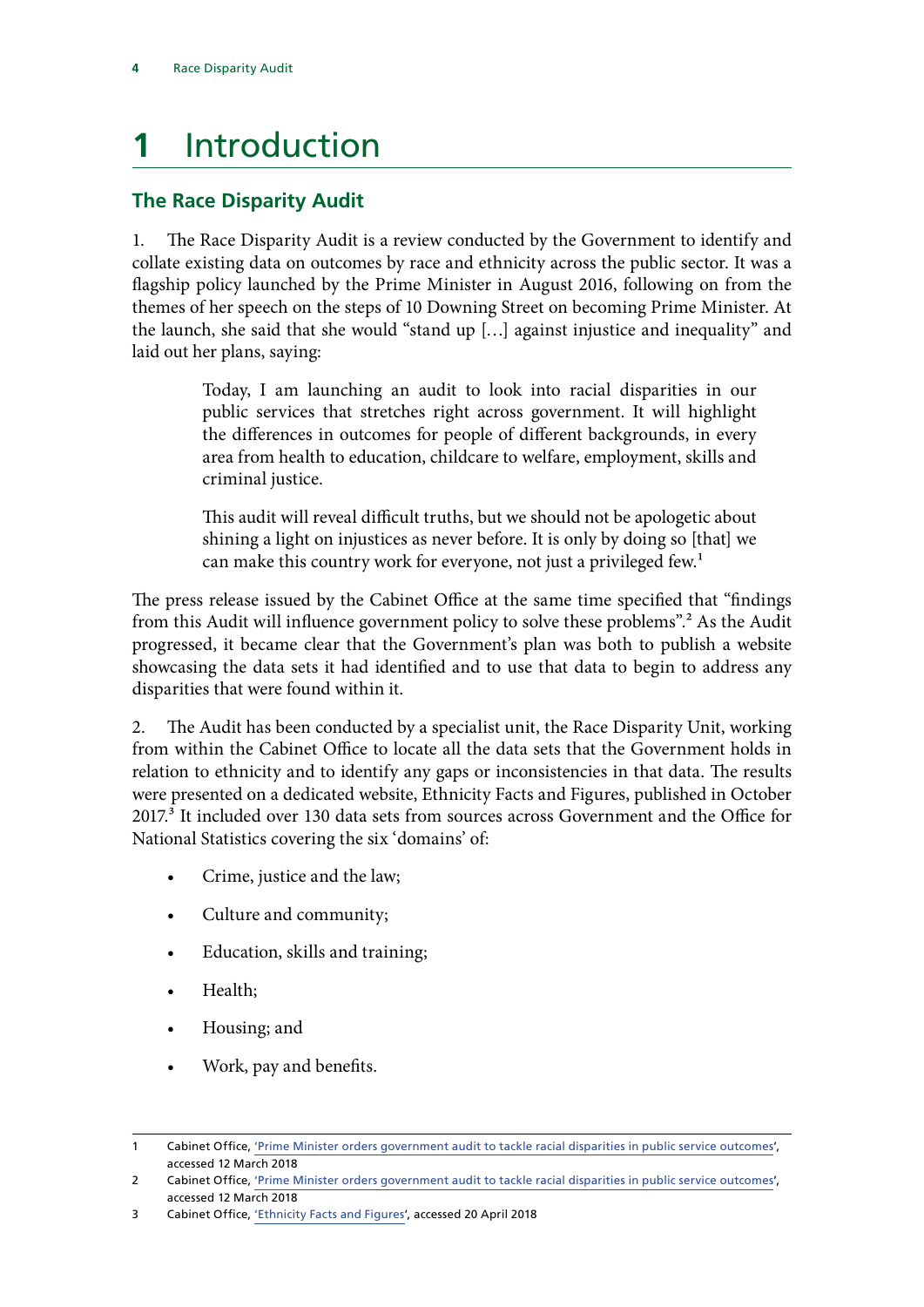<span id="page-6-0"></span>3. Each domain contains numerous data sets for a variety of outcomes, including, for example, employment rates, educational attainment for a variety of age groups, GP satisfaction rates and internet use. Among the findings drawn from the data by the Government were that:

- White British and White Irish pupils who were not eligible for free school meals were around twice as likely to attain  $A^*$  to C grades in maths and English GCSEs as those who were eligible;
- Around one in 10 adults from a Black, Pakistani, Bangladeshi or Mixed background were unemployed, compared to one in 25 White British people;
- Home ownership was most common among households of White British, Indian, Pakistani, and Mixed White and Asian origin; it was substantially lower among African, Arab, and Mixed White and Black African households; and
- Black men were almost three and a half times more likely to be arrested than White men.

4. The Government, on launching the website, committed to a programme of 'explain or change' in relation to the disparities revealed by the Audit. When the website was launched, Rt Hon Damian Green MP, then Minister for the Cabinet Office, told the House:

> When significant disparities between ethnic groups cannot be explained by wider factors, we will commit ourselves to working with partners to change them.4

The Government told us in January 2018 that it was "getting the Whitehall machinery into action",<sup>5</sup> having used the Audit as a "starting point".<sup>6</sup> It has stated that action is already being taken to reduce disparities in the fields of justice, education and employment, and that it is taking steps in individual departments to identify priorities.7 We explore this work in further detail in Chapter 4.

## **Our inquiry**

5. As the Prime Minister has stated, some of the findings of the Audit are "uncomfortable"8 and some have been known for some time.<sup>9</sup> We wanted to look at how effective the Audit and the data behind it will be as tools to move society further along the road to equality. We focused on three main aspects of the Audit: the usefulness and robustness of the data included in it, how the Government should co-ordinate its response to the findings and what the future policy priorities should be.

6. We launched our inquiry in November 2017. We received 27 written submissions from third-sector organisations, academics and think tanks, and held three oral evidence sessions with policy analysts, race equality experts, lawyers, the Equality and Human

<sup>4</sup> HC Deb, 10 October 2017, [col 182](https://hansard.parliament.uk/Commons/2017-10-10/debates/4BB04020-2D72-4BAB-BE01-B9424C4DA6F4/RaceDisparityAudit) [Commons Chamber]

<sup>5</sup> Q120

<sup>6</sup> Q118

<sup>7</sup> Q122

<sup>8</sup> Cabinet Office, ['PM words at Race Disparity Audit launch: 10 October 2017'](https://www.gov.uk/government/speeches/pm-words-at-race-disparity-audit-launch-10-october-2017), accessed 12 March 2018

<sup>9</sup> Clinks and The Young Review (joint submission) [\(RDA0003](http://data.parliament.uk/WrittenEvidence/CommitteeEvidence.svc/EvidenceDocument/Women%20and%20Equalities/Race%20Disparity%20Audit/written/74479.html)), para 9; Black South West Network ([RDA0024\)](http://data.parliament.uk/WrittenEvidence/CommitteeEvidence.svc/EvidenceDocument/Women%20and%20Equalities/Race%20Disparity%20Audit/written/76914.html), para 10; Institute for Research into Superdiversity, University of Birmingham [\(RDA0021](http://data.parliament.uk/WrittenEvidence/CommitteeEvidence.svc/EvidenceDocument/Women%20and%20Equalities/Race%20Disparity%20Audit/written/75782.html)), para 19.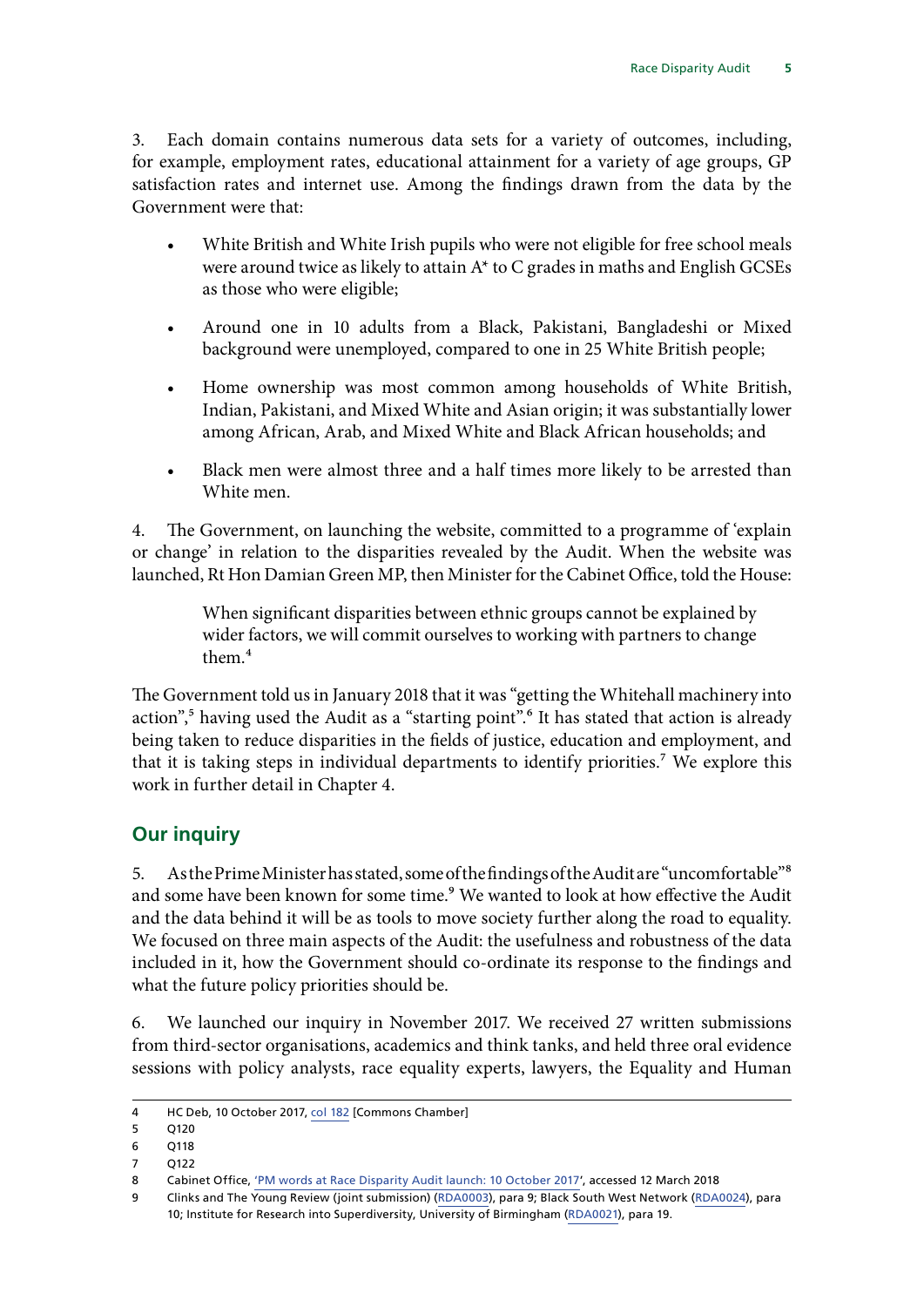Rights Commission and the Office for National Statistics, before hearing from the Director of the Race Disparity Unit and the Minister for the Cabinet Office, Rt Hon David Lidington MP. We are grateful to all those who contributed their expertise to the inquiry.

7. Those who submitted evidence generally welcomed the Audit as a promising initiative that was well-coordinated and transparent.<sup>10</sup> Some witnesses were concerned about the comprehensiveness of the data, an issue discussed in Chapter 3 of this report.<sup>11</sup> Most argued that the Audit should be the start of a coordinated, robust response from Government to begin to close disparities.<sup>12</sup> A range of views on how the Government should respond is discussed in Chapter 4. The Race Disparity Unit in the Cabinet Office was commended for its broad programme of consultation with stakeholders, and the relationship between Government and civil society is discussed in Chapter 5.<sup>13</sup>

<sup>10</sup> See for example, The Coalition of Race Equality [\(RDA0014](http://data.parliament.uk/WrittenEvidence/CommitteeEvidence.svc/EvidenceDocument/Women%20and%20Equalities/Race%20Disparity%20Audit/written/74781.html))

<sup>11</sup> Institute for Research into Superdiversity, University of Birmingham ([RDA0021\)](http://data.parliament.uk/WrittenEvidence/CommitteeEvidence.svc/EvidenceDocument/Women%20and%20Equalities/Race%20Disparity%20Audit/written/75782.html); Roma Support Group ([RDA0007\)](http://data.parliament.uk/WrittenEvidence/CommitteeEvidence.svc/EvidenceDocument/Women%20and%20Equalities/Race%20Disparity%20Audit/written/74508.html) 12 See for example: Equality and Human Rights Commission ([RDA0011](http://data.parliament.uk/WrittenEvidence/CommitteeEvidence.svc/EvidenceDocument/Women%20and%20Equalities/Race%20Disparity%20Audit/written/74579.html)); National Black Police Association [\(RDA0004](http://data.parliament.uk/WrittenEvidence/CommitteeEvidence.svc/EvidenceDocument/Women%20and%20Equalities/Race%20Disparity%20Audit/written/74482.html));

<sup>13</sup> See for example: The Coalition of Race Equality ([RDA0014](http://data.parliament.uk/WrittenEvidence/CommitteeEvidence.svc/EvidenceDocument/Women%20and%20Equalities/Race%20Disparity%20Audit/written/74781.html))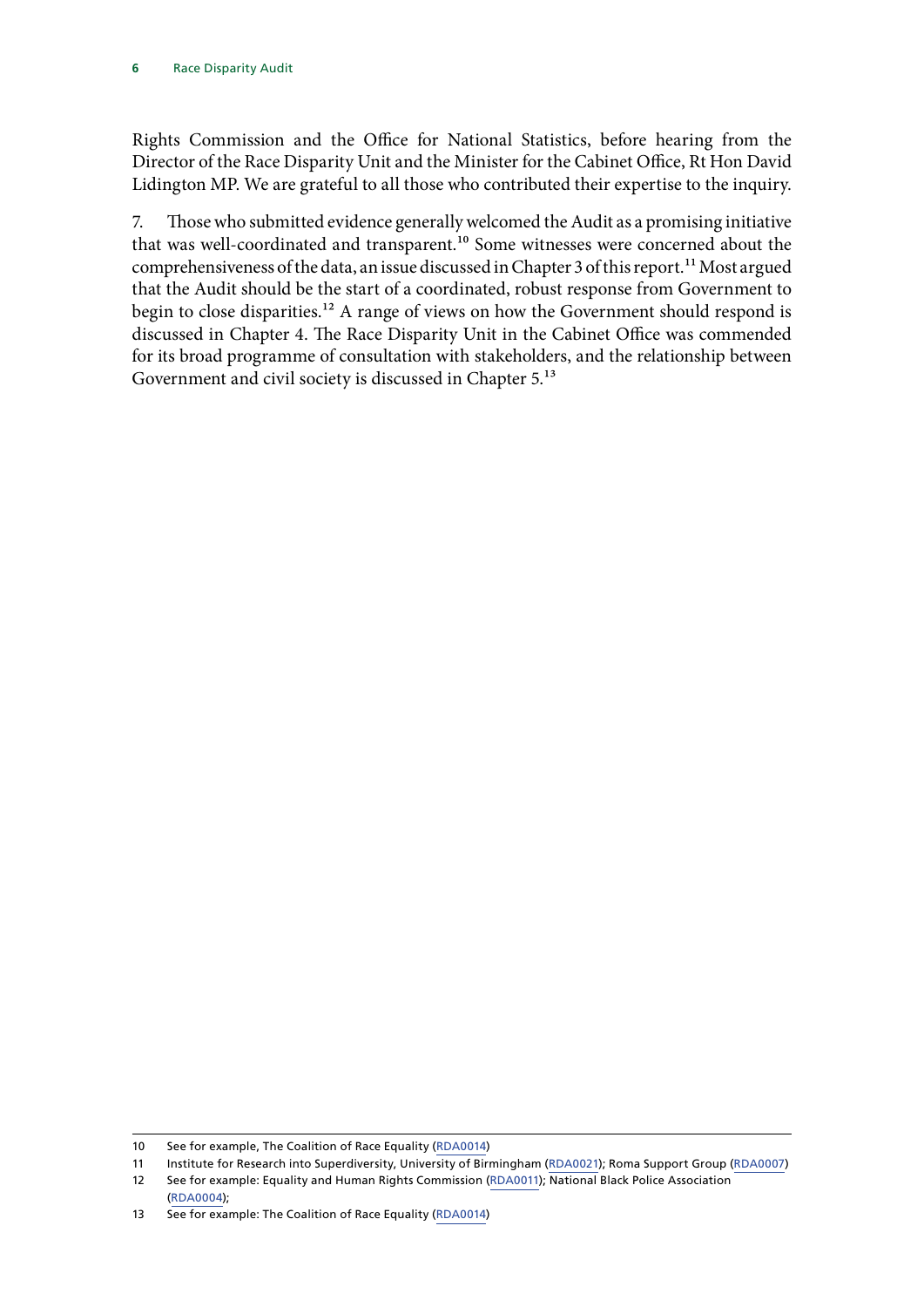## <span id="page-8-0"></span>**2** The Ethnicity Facts and Figures website

8. In October 2017 the Government published the first results of the Race Disparity Audit on the 'Ethnicity Facts and Figures' website.<sup>14</sup> The initial release was of 130 data sets, of which 20 were new data that had not previously been published. The Government told us that it had identified 300 data sets across departments, agencies and from the Office for National Statistics (ONS) which could be analysed by ethnicity, but that not all of these had been analysed by the time the website went live because of variations in quality and depth.<sup>15</sup> The Ethnicity Facts and Figures website is intended to a be a permanent resource; it is planned that measures included in the first release will be updated, and more measures will be added over time.<sup>16</sup>

### **Figure 1: The homepage of the Ethnicity Facts and Figures website**

| <b>the GOV.UK</b>                                            | <b>Ethnicity facts and figures</b><br><b>Ethnicity in the UK Background</b>                                                                                                                                                         |                                                                                                                         |  |  |  |  |
|--------------------------------------------------------------|-------------------------------------------------------------------------------------------------------------------------------------------------------------------------------------------------------------------------------------|-------------------------------------------------------------------------------------------------------------------------|--|--|--|--|
| <b>BETA</b>                                                  | This is a new service - please send your feedback to ethnicity@cabinetoffice.gov.uk                                                                                                                                                 |                                                                                                                         |  |  |  |  |
|                                                              | <b>Ethnicity facts and figures</b>                                                                                                                                                                                                  |                                                                                                                         |  |  |  |  |
| or Other ethnic group.                                       | In the UK, 87% of people are White, and 13% belong to a Black, Asian, Mixed                                                                                                                                                         |                                                                                                                         |  |  |  |  |
| charities.                                                   | Use this service to find information about the different experiences of people<br>from a variety of ethnic backgrounds. It gathers data collected by<br>government in one place, making it available to the public, specialists and |                                                                                                                         |  |  |  |  |
|                                                              | View data on ethnicity by topic                                                                                                                                                                                                     |                                                                                                                         |  |  |  |  |
| Crime, justice and the law                                   | <b>Culture and community</b>                                                                                                                                                                                                        | <b>Education, skills and training</b>                                                                                   |  |  |  |  |
| Policing, crimes, courts, sentencing,<br>prisons and custody | Arts, digital, museums, libraries,<br>volunteering, transport, local area<br>and neighbourhoods                                                                                                                                     | Schools, exclusions, further and<br>higher education, apprenticeships<br>and where people go after leaving<br>education |  |  |  |  |

**Health** Physical and mental health. preventing illness, quality of care. access to treatment, patient experiences and outcomes

**Housing** 

Home ownership, renting, social housing, homelessness and housing conditions

**Work, pay and benefits** Employment, unemployment, pay

and income, benefits, business and the public sector workforce

## **Usability of the Ethnicity Facts and Figures website**

9. The Government has received widespread praise for the user-friendly layout of the website, which allows experts and non-experts alike to use the data.<sup>17</sup> The website contains clear information about what the limitations of the data are<sup>18</sup> and what is being measured in each data set.19 Professor Shamit Saggar of the University of Essex told us that the

<sup>14</sup> Cabinet Office, ['Ethnicity Facts and Figures'](https://www.ethnicity-facts-figures.service.gov.uk/), accessed 12 March 2018

<sup>15</sup> Cabinet Office [\(RDA0022\)](http://data.parliament.uk/WrittenEvidence/CommitteeEvidence.svc/EvidenceDocument/Women%20and%20Equalities/Race%20Disparity%20Audit/written/75816.html) para 7

<sup>16</sup> Cabinet Office, *[Race Disparity Audit: summary findings from the Ethnicity Facts and Figures Website](https://www.gov.uk/government/uploads/system/uploads/attachment_data/file/686071/Revised_RDA_report_March_2018.pdf)*, October 2017, p 5

<sup>17</sup> Policy Exchange [\(RDA0010\)](http://data.parliament.uk/WrittenEvidence/CommitteeEvidence.svc/EvidenceDocument/Women%20and%20Equalities/Race%20Disparity%20Audit/written/74569.html); Institute for Research into Superdiversity, University of Birmingham [\(RDA0021](http://data.parliament.uk/WrittenEvidence/CommitteeEvidence.svc/EvidenceDocument/Women%20and%20Equalities/Race%20Disparity%20Audit/written/75782.html)); National Black Police Association ([RDA0004\)](http://data.parliament.uk/WrittenEvidence/CommitteeEvidence.svc/EvidenceDocument/Women%20and%20Equalities/Race%20Disparity%20Audit/written/74482.html); Clinks and The Young Review (joint submission) ([RDA0003\)](http://data.parliament.uk/WrittenEvidence/CommitteeEvidence.svc/EvidenceDocument/Women%20and%20Equalities/Race%20Disparity%20Audit/written/74479.html);

<sup>18</sup> Dr Saffron Karlsen [\(RDA0019](http://data.parliament.uk/WrittenEvidence/CommitteeEvidence.svc/EvidenceDocument/Women%20and%20Equalities/Race%20Disparity%20Audit/written/75522.html));

<sup>19</sup> Q17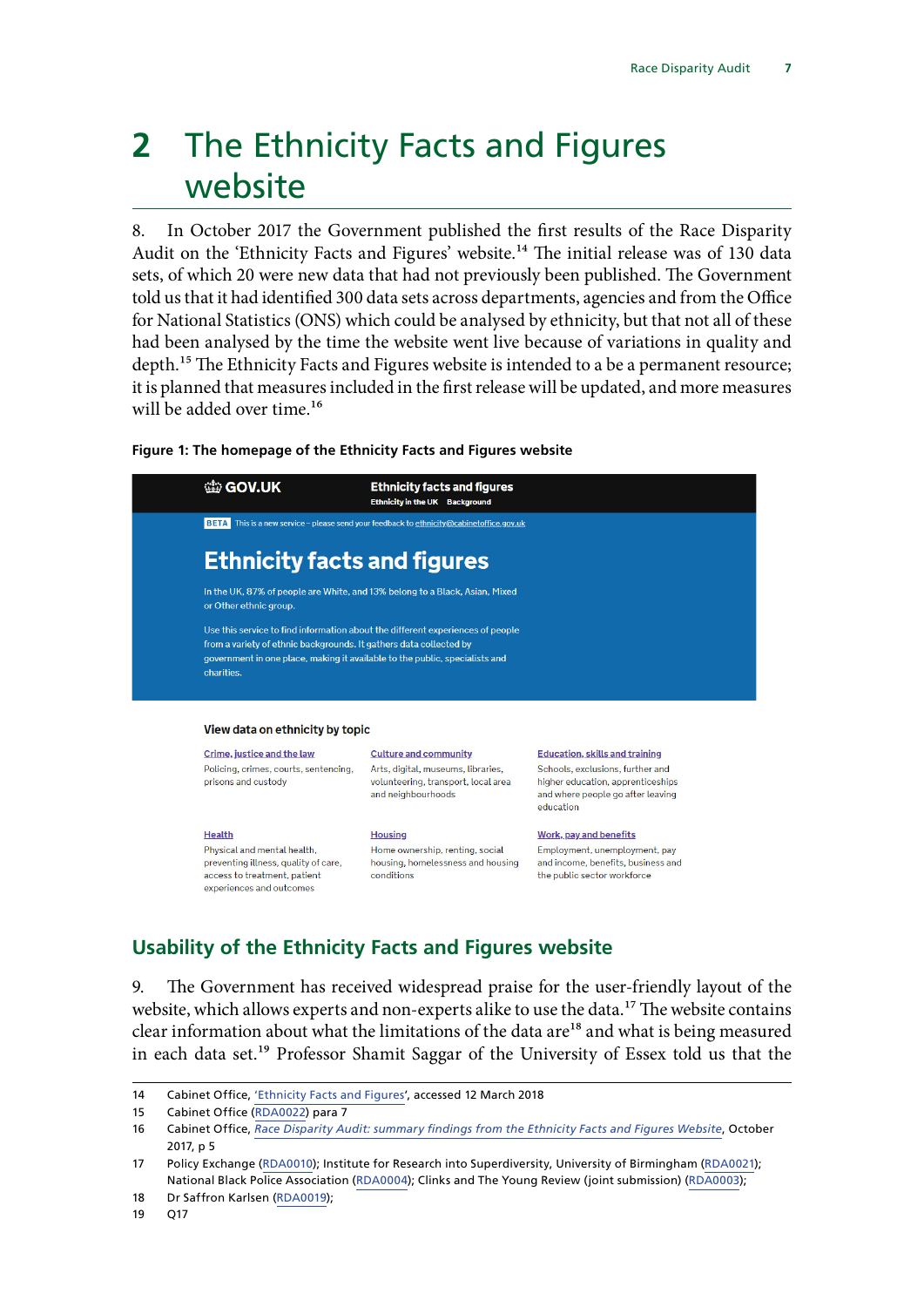<span id="page-9-0"></span>website was a "great start" with the potential to be a powerful tool for citizens seeking to hold the Government to account by presenting "comparative information to citizens and consumers in general". He argued that:

> We do that in this country to a considerable extent. […] We do have this in things like Ofsted and parents using parent power and transparency to find out who is doing well—which school locally is underperforming when it should be doing better and which school is overperforming when our expectation is that it should be doing less well. They can hold schools to account. I see this as part of that.<sup>20</sup>

10. The high quality of the data sets on the website was also noted. Iain Bell of the Office for National Statistics told us that:

> Much of the data in the audit is already published in individual departments, and it is published often with the badges of national statistics or official statistics, which are designed to provide reassurance to users of the statistics that these are done in line with the UK Statistics Authority code of practice and are of high quality.<sup>21</sup>

11. The Ethnicity Facts and Figures website is a welcome development in transparency **and accessibility of data on inequalities facing Black, Asian and Minority Ethnic people in the UK. The website has been positively received for its presentation, clarity and level of usability.**

## **Commentary on the website**

12. The Government decided, when developing the website, not to include any attempt at commentary explaining the reasons for the various disparities shown by the data. After consulting with stakeholders, it was decided that the website should show "plain facts and key commentary information" but with "no causal analysis", as "this was interpreted by many users as trying to 'explain away' disparities."<sup>22</sup>

13. The evidence we heard was divided on whether such analysis should have been included in the website. Some felt that any analysis could risk introducing "political persuasions" into the narrative around the statistics.<sup>23</sup> Others, however, said that publishing analysis on the website was important to show that the Government was "not producing data just for the sake of producing data".<sup>24</sup>

14. The aim of the website is to provide high-quality data in a single resource and we agree that detailed commentary could be seen to compromise its impartiality. Other organisations and researchers may use the same data to reach different conclusions to those of the Government, and that is an important component of accountability. The aims of providing an accurate resource and of comprehensive analysis are not mutually exclusive, but the analysis should not obscure the statistics. We will consider the issue of analysis and next steps in Chapter 4.

<sup>20</sup> Q18

<sup>21</sup> Q108

<sup>22</sup> Cabinet Office [\(RDA0022\)](http://data.parliament.uk/WrittenEvidence/CommitteeEvidence.svc/EvidenceDocument/Women%20and%20Equalities/Race%20Disparity%20Audit/written/75816.html), para 6.

<sup>23</sup> Richard Norrie, Q21

<sup>24</sup> Debbie Weekes-Bernard, Q21, Q22, Q57, Q85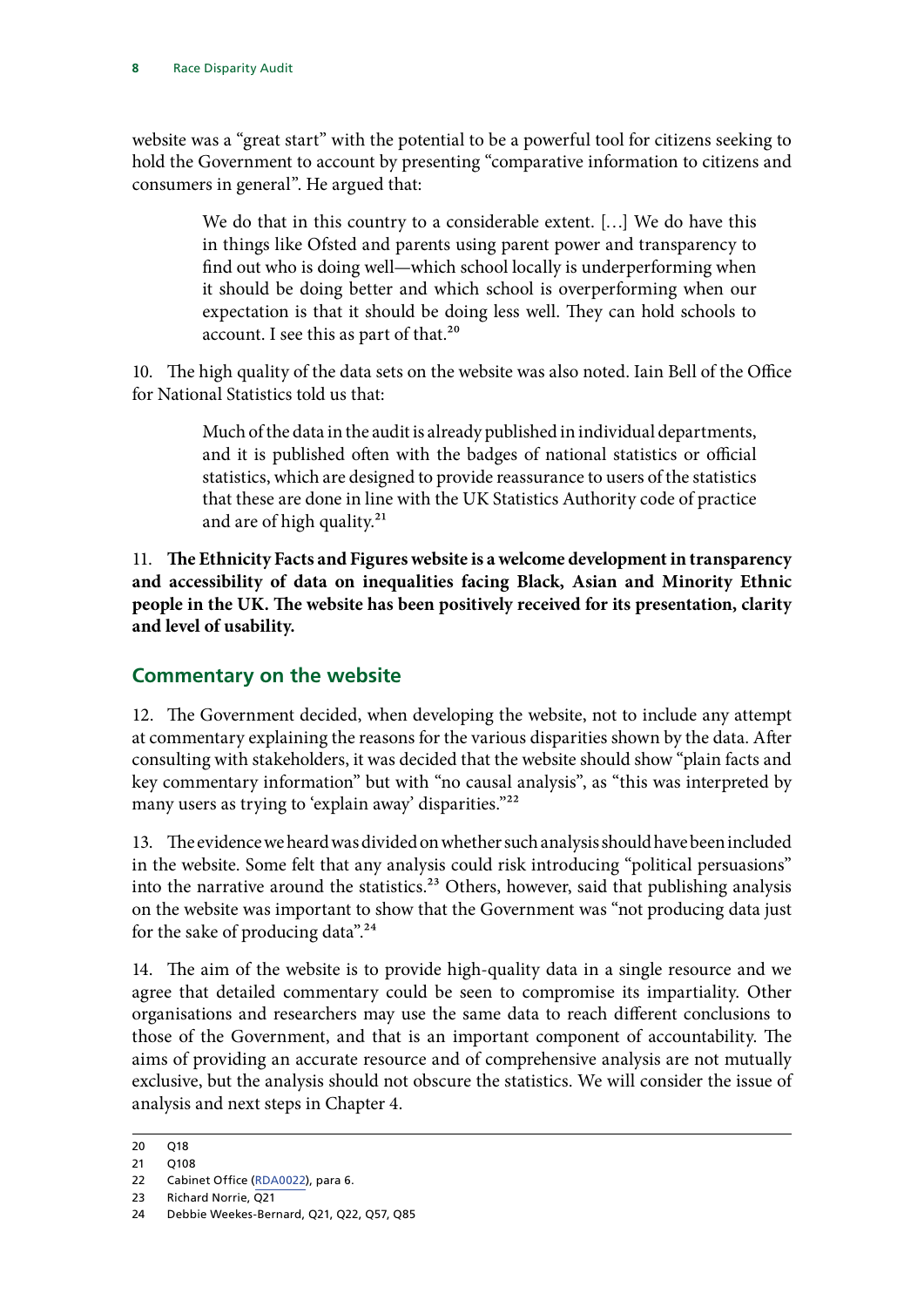### <span id="page-10-0"></span>**Analysis across data sets**

15. Allowing data sets to be combined in new ways would be a valuable enhancement to the website. Professor Saggar gave the example of data sets which show the destinations of graduates after university, which are not currently set in the context of graduates' family circumstances. Being able to combine statistics on family backgrounds with those about graduate destinations would allow the Government to understand whether disparities arise from ethnicity, class or other factors, a question that cannot at present be answered from the published data.<sup>25</sup> Some argued that an ability to analyse the data by socio-economic status would assist in understanding the causes of disparities,<sup>26</sup> while others wanted the ability to explore geographical variations in the disparities revealed.<sup>27</sup> There are, however, considerable challenges to being able to cross-tabulate data sets in this way. One of the key benefits of the Audit is to allow statisticians across Government departments to work together to make this possible in the future.

### **The future of the website**

16. The Government has already pledged to maintain the website and to add data sets to it over time. This was also a recommendation made to us by stakeholders,<sup>28</sup> who stated that being able to see how the disparities change would significantly benefit both policymakers and researchers.<sup>29</sup> At present, however, more than half of the data sets identified by the Government while conducting the Audit are not presented on the website. We await confirmation of when these will be released. Non-Governmental sources are not included on the website. While the Government is clear that the Audit was intended to provide data rather than analysis, some argued that the inclusion of data sets from outside Government such as peer-reviewed academic studies and surveys could help to give a clearer picture of the reasons for disparities.<sup>30</sup> At this stage we are not persuaded of the necessity of such a change to the aim of the website, which would dilute the objective of providing transparent factual information.

17. *Significant effort has gone into collecting and publishing the data on the Ethnicity Facts and Figures website. We welcome the commitment from the Cabinet Office to continuing to expand the published data sets. The Cabinet Office should publish a schedule for the addition of new data sets to the website and planned updates to the data already held on the site. We recommend that particular efforts are put into ensuring that data sets are robust enough to be comparable, including over time, and that regional variations can be seen. In future, the Government should consider including non-governmental sources of data in this resource.*

<sup>25</sup> Q11

<sup>26</sup> Institute for Research into Superdiversity, University of Birmingham ([RDA0021\)](http://data.parliament.uk/WrittenEvidence/CommitteeEvidence.svc/EvidenceDocument/Women%20and%20Equalities/Race%20Disparity%20Audit/written/75782.html); Equality and Human Rights Commission [\(RDA0011\)](http://data.parliament.uk/WrittenEvidence/CommitteeEvidence.svc/EvidenceDocument/Women%20and%20Equalities/Race%20Disparity%20Audit/written/74579.html).

<sup>27</sup> Equality and Human Rights Commission [\(RDA0011\)](http://data.parliament.uk/WrittenEvidence/CommitteeEvidence.svc/EvidenceDocument/Women%20and%20Equalities/Race%20Disparity%20Audit/written/74579.html); The Mayor's Fund for London [\(RDA0013](http://data.parliament.uk/WrittenEvidence/CommitteeEvidence.svc/EvidenceDocument/Women%20and%20Equalities/Race%20Disparity%20Audit/written/74623.html)).

<sup>28</sup> Clinks and The Young Review (joint submission) [\(RDA0003](http://data.parliament.uk/WrittenEvidence/CommitteeEvidence.svc/EvidenceDocument/Women%20and%20Equalities/Race%20Disparity%20Audit/written/74479.html)), para 14; Institute for Research into Superdiversity, University of Birmingham ([RDA0021\)](http://data.parliament.uk/WrittenEvidence/CommitteeEvidence.svc/EvidenceDocument/Women%20and%20Equalities/Race%20Disparity%20Audit/written/75782.html), para 7; Housing Learning and Improvement Network ([RDA0016](http://data.parliament.uk/WrittenEvidence/CommitteeEvidence.svc/EvidenceDocument/Women%20and%20Equalities/Race%20Disparity%20Audit/written/75207.html)), para 4; Equality and Human Rights Commission [\(RDA0011\)](http://data.parliament.uk/WrittenEvidence/CommitteeEvidence.svc/EvidenceDocument/Women%20and%20Equalities/Race%20Disparity%20Audit/written/74579.html) para 2; Joseph Rowntree Foundation [\(RDA0005\)](http://data.parliament.uk/WrittenEvidence/CommitteeEvidence.svc/EvidenceDocument/Women%20and%20Equalities/Race%20Disparity%20Audit/written/74494.html), para 2.

<sup>29</sup> Institute for Research into Superdiversity, University of Birmingham ([RDA0021\)](http://data.parliament.uk/WrittenEvidence/CommitteeEvidence.svc/EvidenceDocument/Women%20and%20Equalities/Race%20Disparity%20Audit/written/75782.html), para 14; Equality and Human Rights Commission [\(RDA0011](http://data.parliament.uk/WrittenEvidence/CommitteeEvidence.svc/EvidenceDocument/Women%20and%20Equalities/Race%20Disparity%20Audit/written/74579.html)) para 26.

<sup>30</sup> Q4; Q29; Institute for Research into Superdiversity, University of Birmingham ([RDA0021\)](http://data.parliament.uk/WrittenEvidence/CommitteeEvidence.svc/EvidenceDocument/Women%20and%20Equalities/Race%20Disparity%20Audit/written/75782.html), para 14; Equality and Human Rights Commission [\(RDA0011\)](http://data.parliament.uk/WrittenEvidence/CommitteeEvidence.svc/EvidenceDocument/Women%20and%20Equalities/Race%20Disparity%20Audit/written/74579.html) para 11.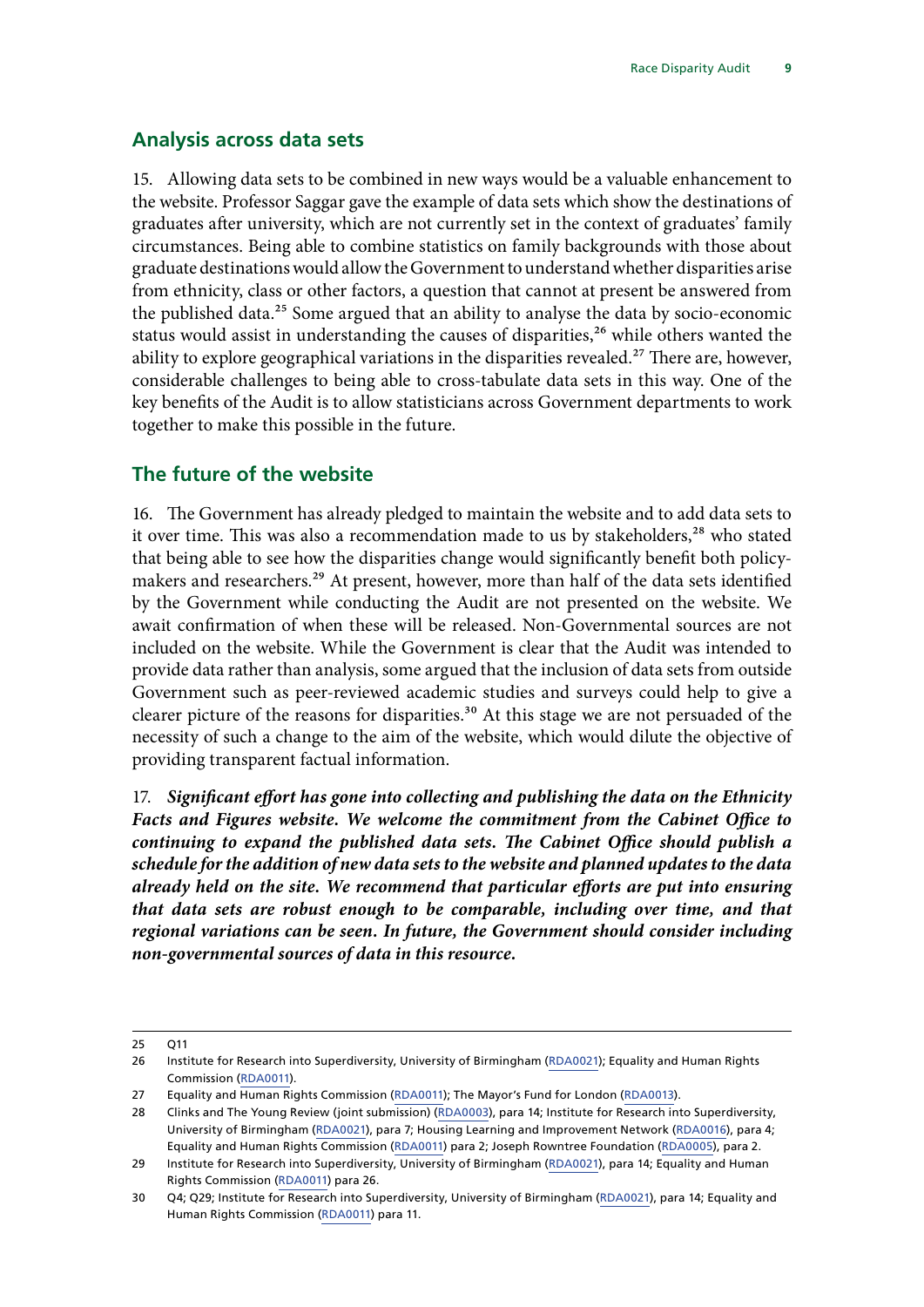## <span id="page-11-0"></span>**3** Data collection and data standards

18. The Audit's remit was to collect, process and present existing public-sector data sets held by central government. This included data collected in the course of delivering services (such as GP registration or criminal justice convictions), known as administrative data, as well as surveys and other research conducted by Government. No new statistics were produced and non-Governmental sources were excluded.

| <b>Type of Source</b>      | Sample/whole<br>population | <b>Recorded by</b><br>individual/third party | <b>Example</b>                                   |
|----------------------------|----------------------------|----------------------------------------------|--------------------------------------------------|
| Survey                     | Sample                     | Individual                                   | <b>Crime Survey</b><br>for England and<br>Wales  |
| Administrative Data        | <b>Whole Population</b>    | <b>Third Party</b>                           | <b>Criminal Justice</b><br><b>Statistics</b>     |
| Individual<br>Registration | <b>Whole Population</b>    | Individual                                   | Jobseekers<br>Allowance<br><b>Claimant Count</b> |

|  |  |  | Table 1: Types of data sets captured in the Race Disparity Audit |  |
|--|--|--|------------------------------------------------------------------|--|
|  |  |  |                                                                  |  |

Source: Cabinet Office, ['Ethnicity Facts and Figures](https://www.ethnicity-facts-figures.service.gov.uk/)', accessed 20 April 2018

19. As the Government begins the task of analysing the results of the Audit and working to "explain or change", it is crucial that the data contain sufficient richness to ensure that departments can account for all relevant factors, and that it can be broken down meaningfully.<sup>31</sup> Data sets must be consistent and reliable if they are to be used to understand the impact of policy decisions on the ability of people from ethnic minorities to access and benefit from public services.<sup>32</sup> Such an understanding is not only necessary for meeting the Government's stated aim of developing "ambitious policy responses" to the Audit.<sup>33</sup> It is also essential for fulfilling the Public Sector Equality Duty, which requires public service providers to have due regard to the need to promote equality and eliminate discrimination; this depends on being able to see how and why outcomes for different service users may differ.<sup>34</sup>

20. Part of the challenge for the Race Disparity Unit was that the data sets were not standardised in their collection methodology, ethnicity classifications or the level of detail that they contained. The Audit has revealed a significant lack of consistency in data collection across government departments, which makes comparisons challenging.

<sup>31</sup> Institute for Research into Superdiversity, University of Birmingham ([RDA0021\)](http://data.parliament.uk/WrittenEvidence/CommitteeEvidence.svc/EvidenceDocument/Women%20and%20Equalities/Race%20Disparity%20Audit/written/75782.html), para 8; Housing Learning and Improvement Network ([RDA0016](http://data.parliament.uk/WrittenEvidence/CommitteeEvidence.svc/EvidenceDocument/Women%20and%20Equalities/Race%20Disparity%20Audit/written/75207.html)), para 4

<sup>32</sup> Equality and Human Rights Commission [\(RDA0011\)](http://data.parliament.uk/WrittenEvidence/CommitteeEvidence.svc/EvidenceDocument/Women%20and%20Equalities/Race%20Disparity%20Audit/written/74579.html), para 27

<sup>33</sup> Cabinet Office [\(RDA0022](http://data.parliament.uk/WrittenEvidence/CommitteeEvidence.svc/EvidenceDocument/Women%20and%20Equalities/Race%20Disparity%20Audit/written/75816.html)), para 55

<sup>34</sup> Race Equality Matters [\(RDA0015](http://data.parliament.uk/WrittenEvidence/CommitteeEvidence.svc/EvidenceDocument/Women%20and%20Equalities/Race%20Disparity%20Audit/written/74923.html))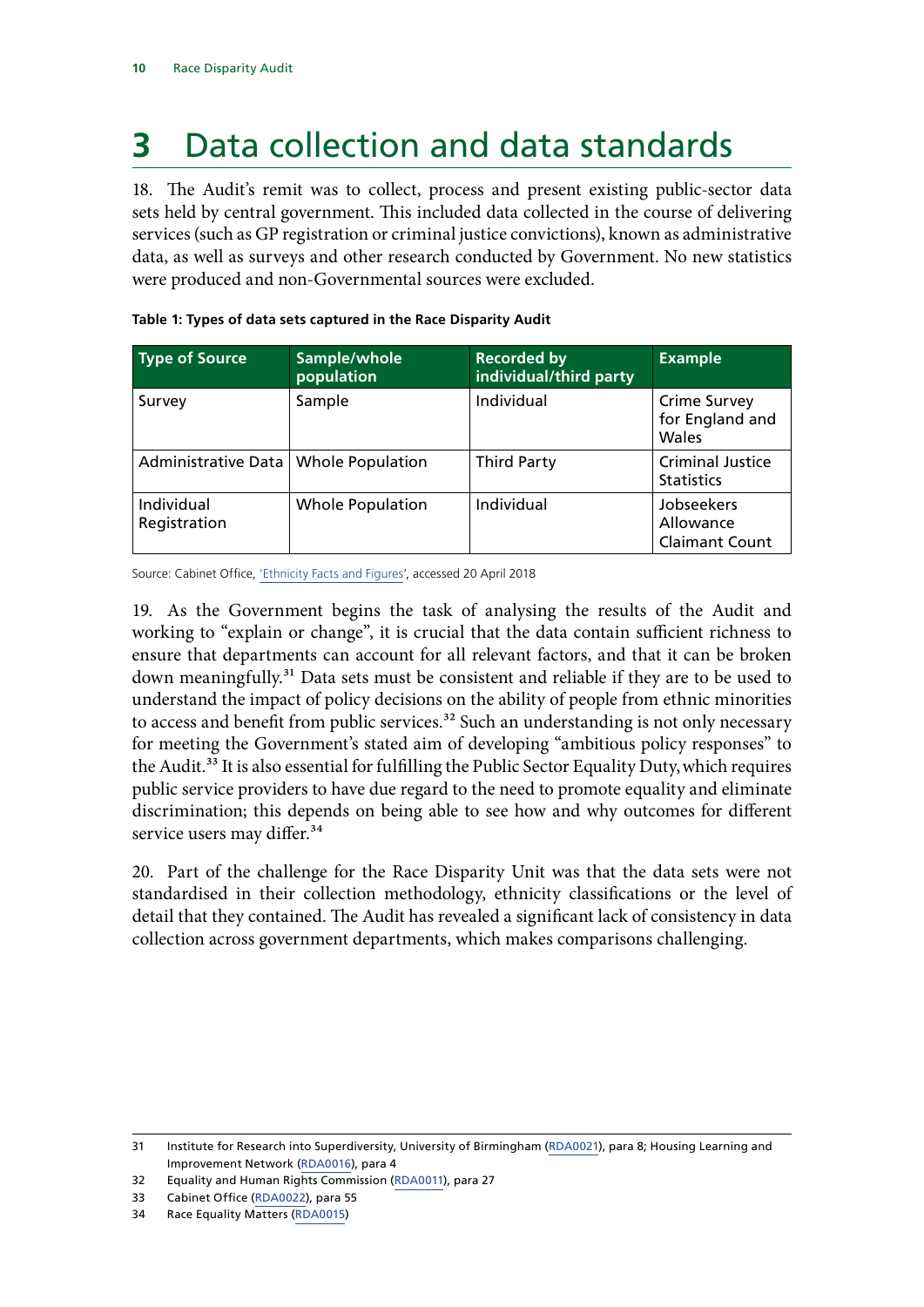## <span id="page-12-0"></span>**Ethnicity classifications**

21. Witnesses strongly impressed upon us the importance of having standardised classifications of ethnicity across Government bodies and beyond.<sup>35</sup> Interpretation across data sets on different topics and across departments and agencies relies on using the same classifications.36

22. The Office for National Statistics (ONS) publishes guidance on which ethnic classifications to use, based on the '18+1' model (18 ethnicity categories plus 'other') employed in the 2011 census. Iain Bell of the ONS highlighted the current problem:

> What became apparent through the Race Disparity Audit is something that was known, but it shone a light into this area: that many different organisations have yet to align to the latest ONS classifications for the 2011 census, and of course we are now coming up to the 2021 census.<sup>37</sup>

### **Box 1: The 18+1 classification used by the 2011 Census**

**White** British Irish Gypsy or Irish Traveller Other White Mixed/Multiple ethnic group White and Black Caribbean White and Black African White and Asian Other Mixed Asian/Asian British Asian Pakistani Bangladeshi Chinese Other Asian Black/African/Caribbean/Black British African Caribbean Other Black Other ethnic group Arab Any other ethnic group

Source: Office for National Statistics

<sup>35</sup> Professor Steve Strand ([RDA0020\)](http://data.parliament.uk/WrittenEvidence/CommitteeEvidence.svc/EvidenceDocument/Women%20and%20Equalities/Race%20Disparity%20Audit/written/75570.html); Equality and Human Rights Commission ([RDA0011](http://data.parliament.uk/WrittenEvidence/CommitteeEvidence.svc/EvidenceDocument/Women%20and%20Equalities/Race%20Disparity%20Audit/written/74579.html)), para 22; Roma Support Group ([RDA0007\)](http://data.parliament.uk/WrittenEvidence/CommitteeEvidence.svc/EvidenceDocument/Women%20and%20Equalities/Race%20Disparity%20Audit/written/74508.html), para 15; Joseph Rowntree Foundation [\(RDA0005](http://data.parliament.uk/WrittenEvidence/CommitteeEvidence.svc/EvidenceDocument/Women%20and%20Equalities/Race%20Disparity%20Audit/written/74494.html)), para 3.1; Clinks and The Young Review (joint submission) [\(RDA0003](http://data.parliament.uk/WrittenEvidence/CommitteeEvidence.svc/EvidenceDocument/Women%20and%20Equalities/Race%20Disparity%20Audit/written/74479.html)), para 27.

<sup>36</sup> Q109

<sup>37</sup> Q97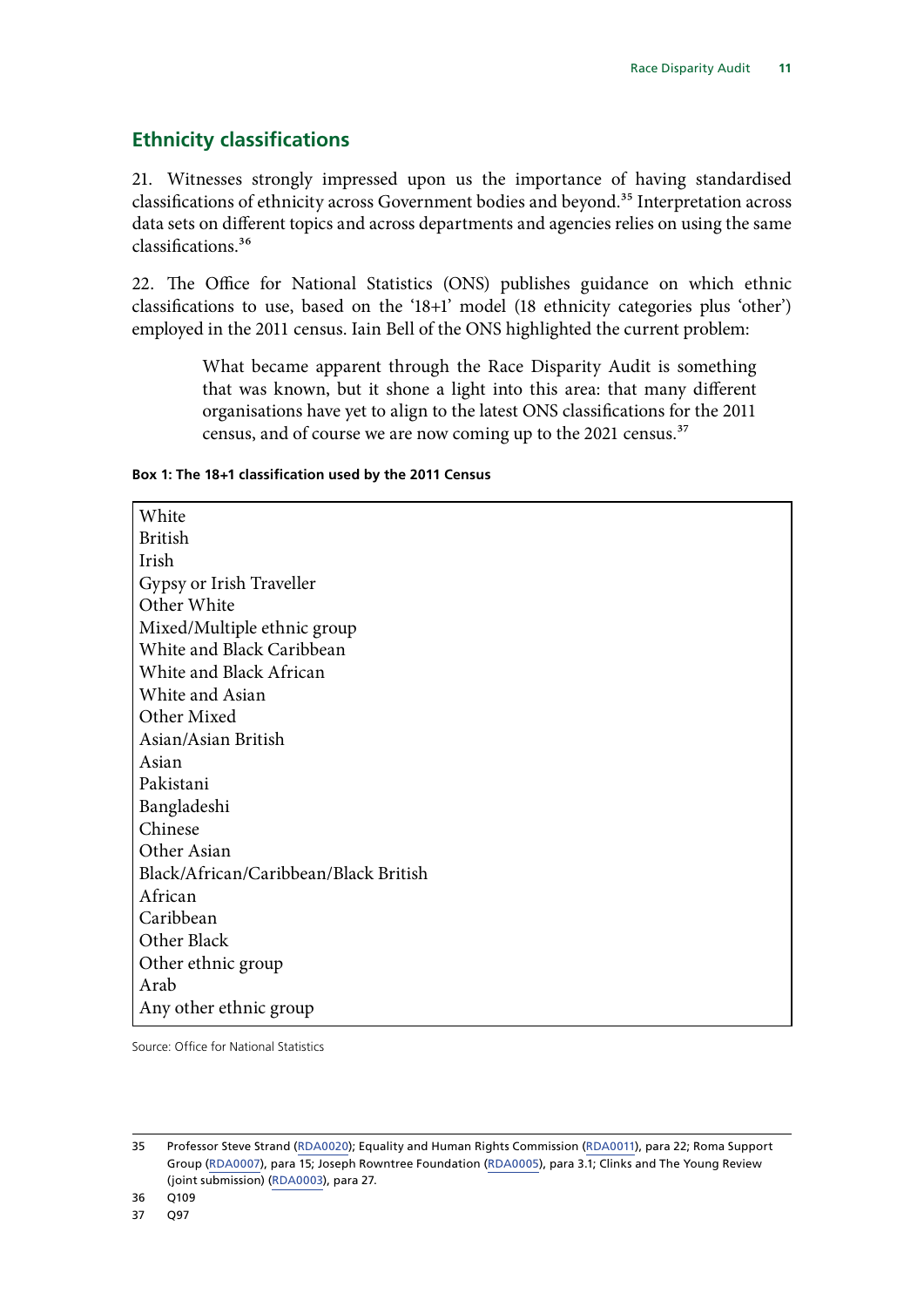23. The Audit revealed that numerous data sets were using no more than six categories: Asian, Black, Chinese, Mixed, White and Other. In some cases, the disaggregation was restricted to White British and all Other (or BAME) groups.

### **Figure 2: An example of restricted disaggregation on the ethnicity facts and figures website.**

## Deposits paid by first-time buyers by ethnicity



#### **White British** £44,410 All other ethnic groups £49,423  $\Omega$ 5k  $10k$  $15k$  $20k$  $25k$  $30k$  $35k$  $40k$  $45k$ 50<sub>k</sub>  $55k$

### Average deposit paid by first-time buyers, by ethnicity

24. These broad classifications do not help to identify disparities because there can be large in-group differences. Dr Debbie Weekes-Bernard of the Joseph Rowntree Foundation gave the example of education, where an 'Other' category would include both Chinese and Indian students and black Caribbean students—groups which have very different patterns of attainment at GCSE.<sup>38</sup> Professor Steve Strand similarly argued against highlevel aggregation of ethnic groups into "Asian/Black/White groups".<sup>39</sup> Gypsy, Roma and Traveller groups pointed out that they are often omitted from statistics even where more detailed categories are used.<sup>40</sup> Since the launch of the website, the Race Disparity Unit has been adding detail to many of the data sets that initially had only two ethnic classifications. This is a welcome development.

25. *The Government, led by the Cabinet Office, should adopt the same categories as are used in the Census as the minimum standard for data collection on ethnicity across Government departments, and work with individual departments to ensure that this happens in all official data sets and administrative data in the public services for which they are responsible. At present this means using the '18+1' categories, but should the categories change for the 2021 Census, the Cabinet Office should take advice on how best to ensure comparability of data sets over time.*

26. *The Equality and Human Rights Commission and the Office for National Statistics should work together to provide updated guidance for public bodies, service providers and employers on how to collect consistent ethnicity data and how public sector bodies should use that data to assess their compliance with the Public Sector Equality Duty.*

Source: Cabinet Office, ['Ethnicity Facts and Figures](https://www.ethnicity-facts-figures.service.gov.uk/)', accessed 20 April 2018

<sup>38</sup> Q16 (Dr Weekes-Bernard of the Joseph Rowntree Foundation)

<sup>39</sup> Professor Steve Strand ([RDA0020\)](http://data.parliament.uk/WrittenEvidence/CommitteeEvidence.svc/EvidenceDocument/Women%20and%20Equalities/Race%20Disparity%20Audit/written/75570.html)

<sup>40</sup> Friends, Families and Travellers [\(RDA0008](http://data.parliament.uk/WrittenEvidence/CommitteeEvidence.svc/EvidenceDocument/Women%20and%20Equalities/Race%20Disparity%20Audit/written/74541.html)); Roma Support Group ([RDA0007\)](http://data.parliament.uk/WrittenEvidence/CommitteeEvidence.svc/EvidenceDocument/Women%20and%20Equalities/Race%20Disparity%20Audit/written/74508.html).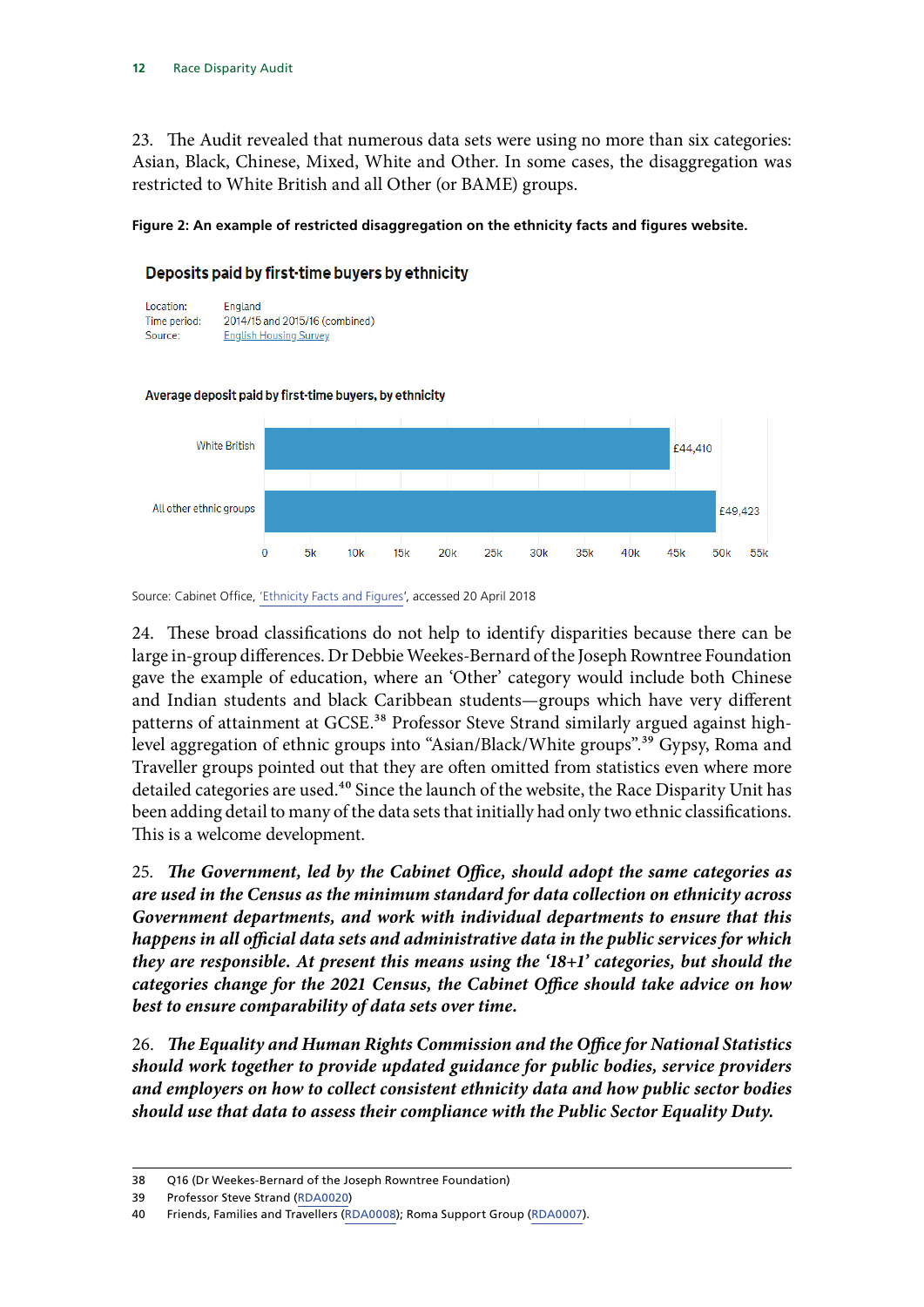## <span id="page-14-0"></span>**Refining ethnicity measures**

27. Even when detailed ethnicity categories are used, differences between or within groups are not always fully revealed. Dr Weekes-Bernard argued that factors such as country of origin and English language ability add important additional layers of understanding.<sup>41</sup> Professor Shamit Saggar of the University of Essex endorsed this view:

> The solution to this is to try to find a way of having both, as it were, as a way of explaining disadvantage or exclusion. Ethnicity is really important, but being able to say where people are born, for example, in addition to their ethnicity, is even better. Some bits of the data sets we use allow us to do that, but many do not.<sup>42</sup>

Andy Shallice of the Roma Support Group spoke about how important this is in identifying groups that are hidden by the current 'ethnicity' classification, citing the lack of classification for migrant Roma on the census as an example. Our predecessor Committee identified this problem in its inquiry into Employment Opportunities for Muslims, where witnesses spoke of the dangers of using ethnicity as a proxy for faith groups and also the difficulties of addressing inequalities when little is known about a group other than their religion or ethnicity.<sup>43</sup>

28. Also of concern is that only some of the data sets on the website are broken down by gender or age, and geographical breakdowns are inconsistent. For instance, GCSE results are broken down by local authority, gender, eligibility for free school meals and type of school,<sup>44</sup> whereas students achieving three A grades at A-level is broken down by ethnicity only.45 This means it is not possible across the board to identify whether inequalities predominantly affect one gender, one age group or one geographical area, or whether other characteristics are affecting outcomes. For Professor Saggar, such detail was essential to data analysis:

> I always stick to the rule of the three Gs: gender, generation and geography. For example, the labour market circumstances of a first-generation Pakistani woman living in Greater Manchester are often very different from a secondgeneration Indian male living in suburban London. […] They are completely different stories, and yet both are ethnic minorities in the UK today. One is at the top end of the labour market doing fantastically well and so on, on average, and the other is mostly not. You want to do that, otherwise you will say, 'These are two south Asian people who have the same experiences.' Actually, they don't—not at all.<sup>46</sup>

<sup>41</sup> Q14

<sup>42</sup> Q14

<sup>43</sup> Women and Equalities Committee, Second Report of session 2016–2017, [Employment Opportunities for Muslims](https://publications.parliament.uk/pa/cm201617/cmselect/cmwomeq/89/89.pdf)  [in the UK](https://publications.parliament.uk/pa/cm201617/cmselect/cmwomeq/89/89.pdf), HC89, paras 36–40

<sup>44</sup> Cabinet Office, ['Ethnicity Facts and Figures: GCSE Results \(attainment 8\) for children aged 14 to 16 \(key stage 4\)'](https://www.ethnicity-facts-figures.service.gov.uk/education-skills-and-training/11-to-16-years-old/gcse-results-attainment-8-for-children-aged-14-to-16-key-stage-4/latest), accessed 3 May 2018

<sup>45</sup> Cabinet Office, ['Ethnicity Facts and Figures: Students aged 16 to 18 achieving 3 A grades of better at A level](https://www.ethnicity-facts-figures.service.gov.uk/education-skills-and-training/a-levels/students-aged-16-to-18-achieving-3-a-grades-or-better-at-a-level/latest)', Accessed 3 May 2018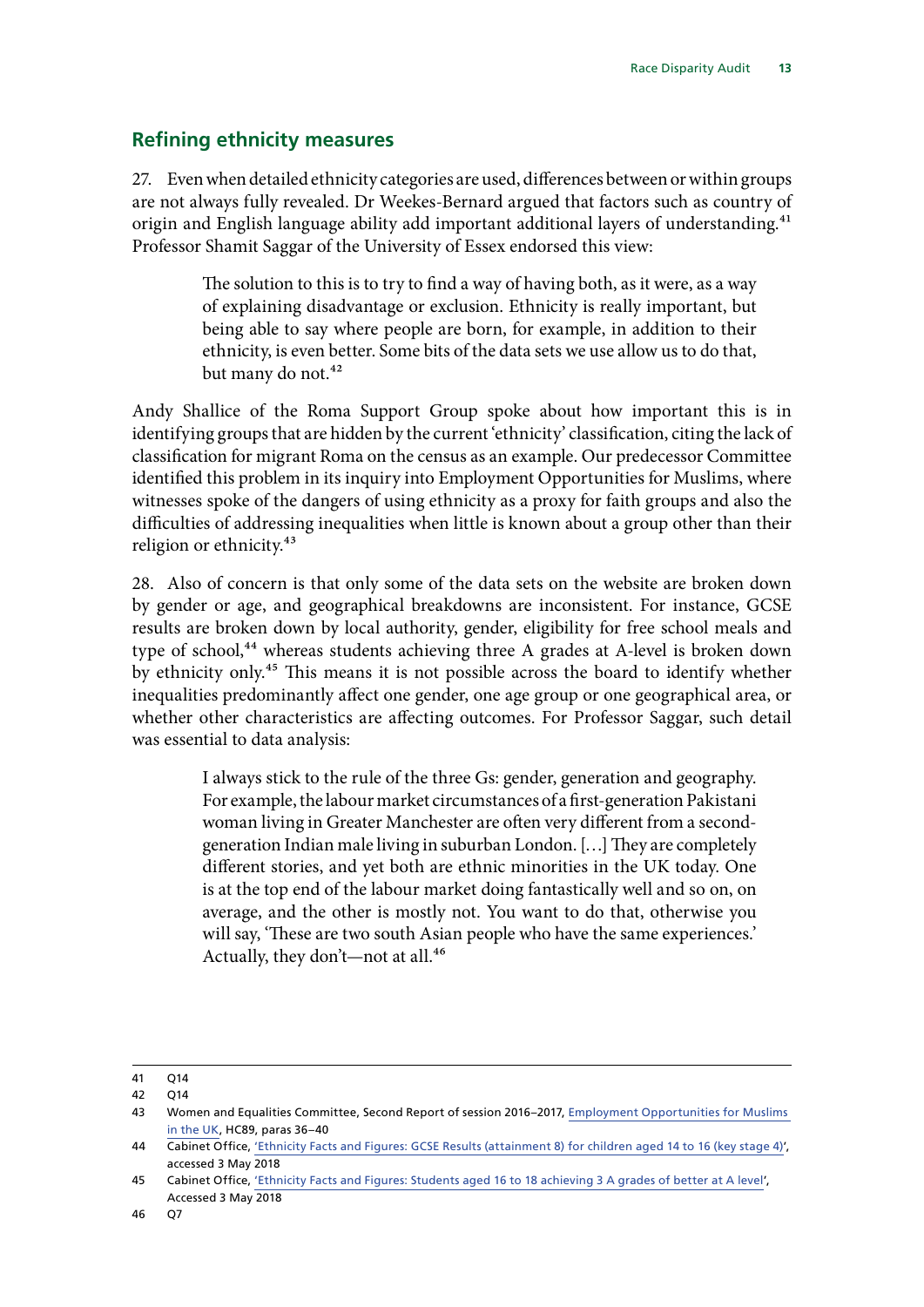This was also a challenge that our predecessor Committee observed in relation to Employment Opportunities for Muslims, where women's inactivity in the labour market showed marked variations between groups depending on their migration status, English language skills and ethnicity.<sup>47</sup>

29. Nonetheless, we recognise the challenge of statistical reliability when breaking down data into subgroups, especially when the sample sizes are small or where data collected during the course of public service delivery (administrative data) does not include the necessary detail. As Dr Richard Norrie of Policy Exchange pointed out, there is also a risk of breaking down data so far that the results are no longer reliable. He explained that "the more you cut into the data, the smaller the number of observations you will have, and so the noisier the estimate will be," meaning the greater the margin of error will be in the data.<sup>48</sup> Dr Norrie used the example of the adult psychiatric morbidity survey, which showed that 17.7 per cent of black women may have a common mental health condition. However, the sample size was such that this number could actually be as low as 9.6 per cent or as high as 30.5 per cent. Such results, he argued, are of limited use to policy makers.

30. The solution, in our view, is that all data sets should allow for basic disaggregation, which can then be used by the Government in its analysis and published on the Equality Facts and Figures website. Where the data sets are not yet robust enough to be broken down by age, gender, region or other relevant factors, addressing this should be a priority.

31. We note that the Office for National Statistics (ONS) has also launched an Audit into all the data it collects across the nine protected characteristics of the Equality Act 2010.49 An initial report on ethnicity data was published in April 2018, and it echoed many of the concerns that we heard throughout our inquiry about ethnic classifications, geographical reach and the current limitations on intersectional analysis.<sup>50</sup> We hope that this additional audit will add to the knowledge already acquired by the Government and will further assist in evidence-based policy-making.

32. The commitment of the Prime Minister to ending racial disparities in outcomes **and public services, and the central role taken in this exercise by the Cabinet Office, together provide an opportunity for co-ordinated action to improve data collection and data standards on ethnicity and outcomes.**

33. *We recommend that the Government publish an action plan to improve the consistency and robustness of the data it collects on the basis of ethnicity, to be implemented within 12 months. In the longer term, the Government should ensure that key data can be disaggregated to allow factors such as gender, age, region, socioeconomic status and religion and belief to be taken into account alongside race and ethnicity.*

<sup>47</sup> Women and Equalities Committee, Second Report of session 2016–2017, *[Employment Opportunities for Muslims](https://publications.parliament.uk/pa/cm201617/cmselect/cmwomeq/89/89.pdf)  [in the UK](https://publications.parliament.uk/pa/cm201617/cmselect/cmwomeq/89/89.pdf)*, HC89, para 47

<sup>48</sup> Q7

<sup>49</sup> Office for National Statistics, ['The Gender Data Gap'](https://blog.ons.gov.uk/2018/01/26/the-gender-data-gap/), accessed 20 April 2018

<sup>50</sup> Office for National Statistics, ['Inequalities data audit: focus on ethnicity'](https://www.ons.gov.uk/methodology/methodologicalpublications/generalmethodology/onsworkingpaperseries/inequalitiesdataauditfocusonethnicity), accessed 20 April 2018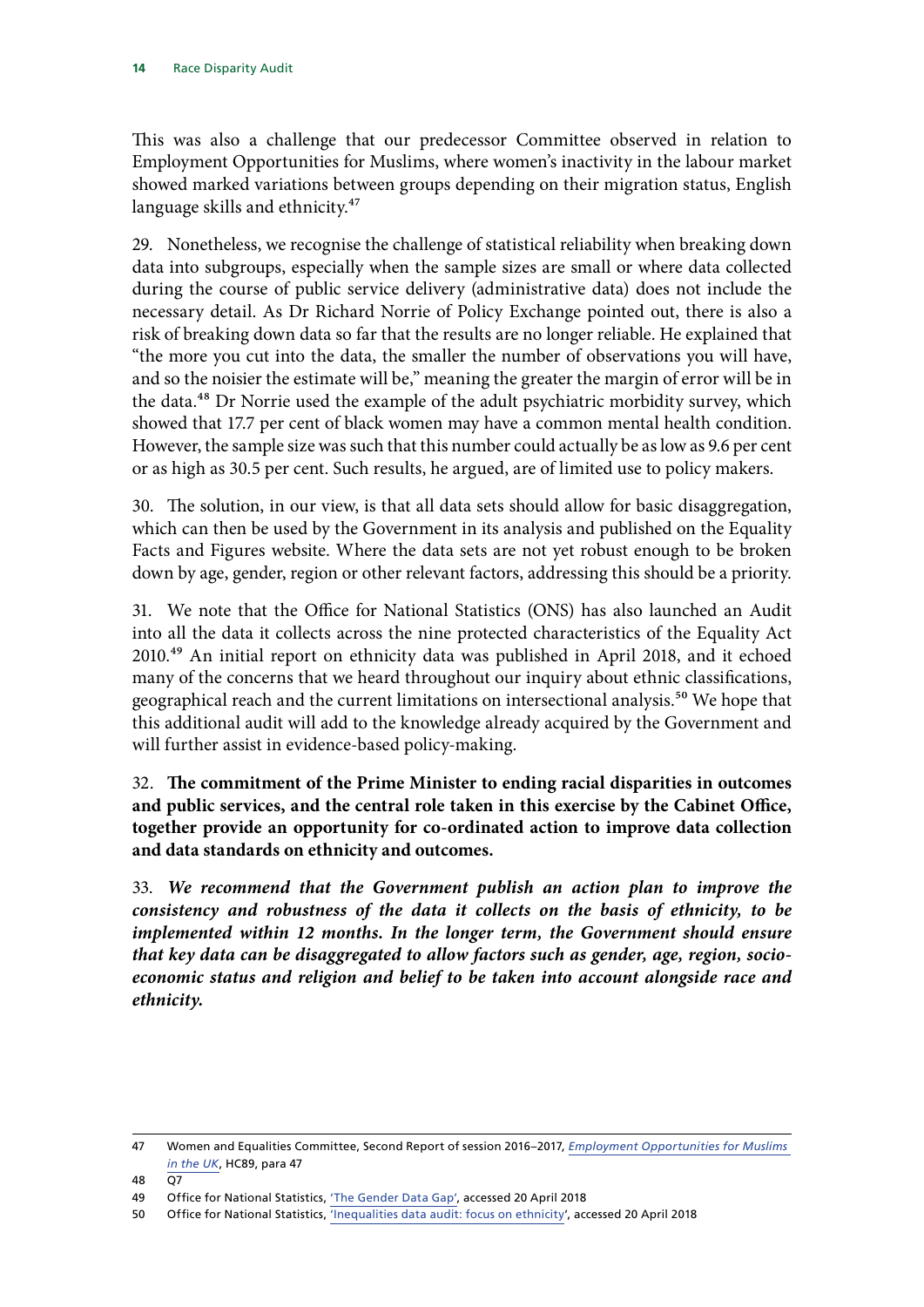## <span id="page-16-0"></span>**4** The policy response to the Audit

34. The Prime Minister's objective for the Audit was for it to be a central resource for departments to use in battling injustices linked to race and ethnicity. In order to achieve this objective, the Government will need to demonstrate that it has produced a coherent cross-governmental analysis of the data in the Audit. The Government's resources are by necessity finite, and it will need to make considered choices about its priorities and the best way of focusing its efforts to achieve the overall aim.

## **Explain or change**

35. The Government has committed to taking action to address disparities revealed by the Audit that cannot be explained by factors other than ethnicity.<sup>51</sup> This includes activity by the Department for Work and Pensions with employers on diverse workforces, traineeships and vocational training, work by the Ministry of Justice on implementing the recommendations of the Lammy Review of the treatment of Black, Asian and Minority Ethnic people in the criminal justice system, and a review of exclusions being conducted by the Department for Education.<sup>52</sup> David Lidington, Minister for the Cabinet Office, explained how he, as the new Minister responsible, saw this decentralised approach working in practice:

> [we] would expect departments—taking account of the Prime Minister's priority here—to work within their respective areas of responsibility, sometimes taking particular initiatives in response to the findings of the Audit, and sometimes using the Audit findings to influence the development of streams of work that they were doing anyway, to provide for more effective policies.53

36. Sado Jirde of the Black South West Network argued that the kind of disparities revealed by the Audit are "multidimensional", cutting across more than one department.<sup>54</sup> As such, analysis needs to look beyond the immediate responsibilities of individual departments. Clinks and the Young Review, for example, explained that criminal justice "inherits many disparities in outcomes […] from the failure of other areas of public policy—for instance the care system, mental health services or the education system." This meant that looking at data regarding race and the criminal justice system in isolation risked "interpretations which ignore the societal causes of people's contact with the system and instead fall back on deterministic racialised stereotyping."55

37. **An individual departmental approach risks creating policy in isolation rather than taking multiple factors for disparities into account. Such policies are likely to be less effective. Although action by individual Government departments will be essential to achieving an effective response to the Race Disparity Audit, many of the most significant disparities will need to be tackled through cross-departmental action.**

<sup>51</sup> HC Deb, 10 October 2017, [col 182](https://hansard.parliament.uk/Commons/2017-10-10/debates/4BB04020-2D72-4BAB-BE01-B9424C4DA6F4/RaceDisparityAudit) [Commons Chamber]

<sup>52</sup> Cabinet Office [\(RDA0022](http://data.parliament.uk/WrittenEvidence/CommitteeEvidence.svc/EvidenceDocument/Women%20and%20Equalities/Race%20Disparity%20Audit/written/75816.html)) para 54

<sup>53</sup> Q12

<sup>54</sup> Q76 (Sado Jirde, Black South West Network)

<sup>55</sup> Clinks and The Young Review (joint submission) [\(RDA0003](http://data.parliament.uk/WrittenEvidence/CommitteeEvidence.svc/EvidenceDocument/Women%20and%20Equalities/Race%20Disparity%20Audit/written/74479.html)), para 32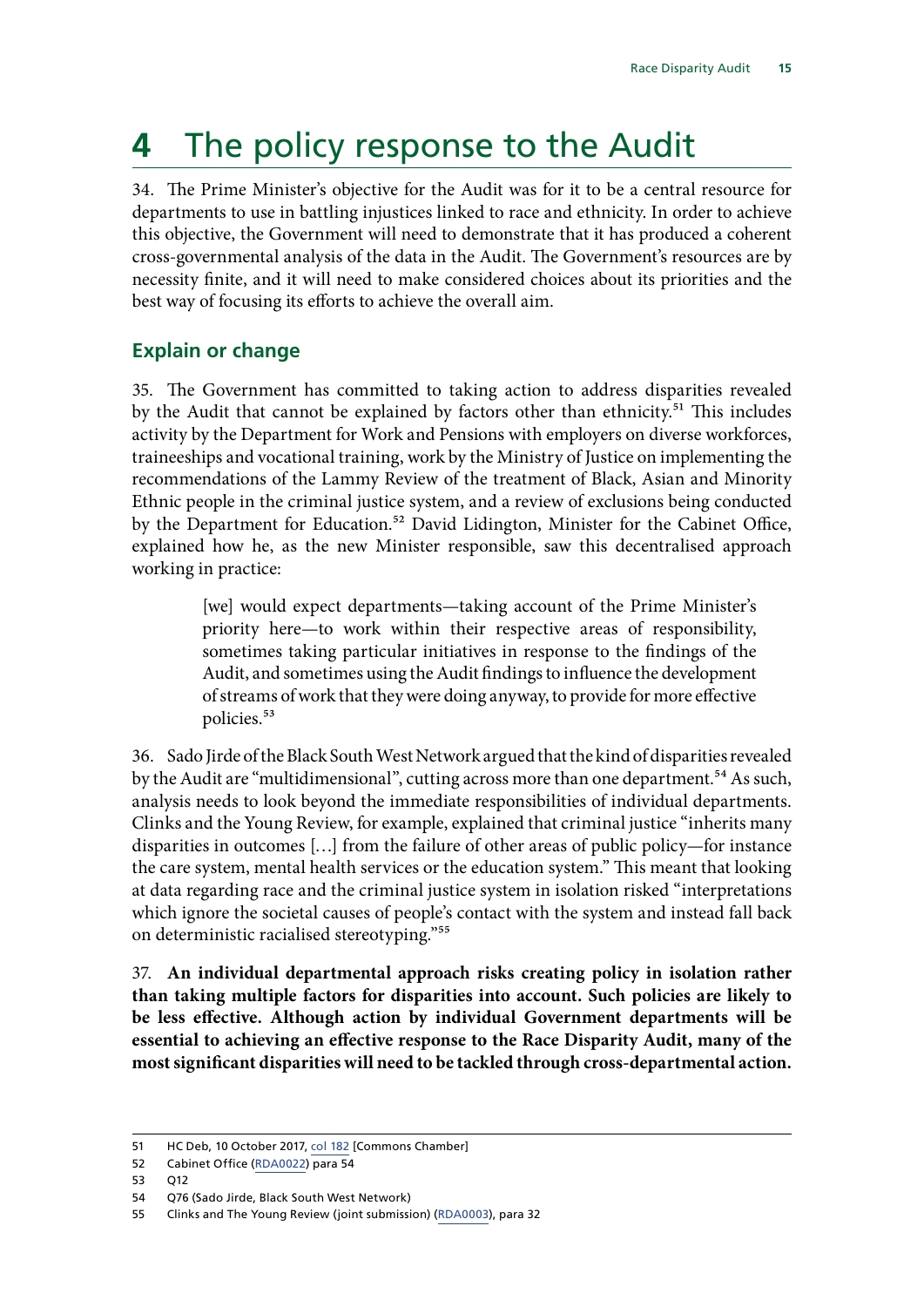## <span id="page-17-0"></span>**Coordination and accountability**

38. Critics of the decentralised approach emphasised the need for coordination and accountability. Sunder Katwala, Director of the think tank British Future, argued that:

> The priority should be to have a lens at the state of the nation level that asks which [disparities] are most worth public money and resources, either because they have the biggest or most shocking gaps, or because they are the areas in which we can make changes.<sup>56</sup>

The Equality and Human Rights Commission (EHRC) called for a "comprehensive, coordinated and long-term" race equality strategy that would set out the Government's priorities and be used to "lever actions across government to drive improvements, and develop a mechanism for monitoring and reporting on progress."57 The National Black Police Association argued that without such a strategy the Audit would be "meaningless".<sup>58</sup>

39. Clinks and The Young Review wanted to see a focussed set of priorities as part of a cross-government strategy. They saw a clear role for the Cabinet Office "in drawing together departments to identify areas of cross-over and support and to ensure that departments are making sufficient progress".<sup>59</sup> Sunder Katwala similarly wanted to see a longer-term strategy, led by the Cabinet Office and flexible enough to allow for different policy priorities to be the focus at different times. He explained:

> There will be the most progress in the departments that would have made progress if we had not done the Audit, because in education, crime and justice they have thought about this a lot. The Cabinet Office really needs to drive that across Government. The Department for Environment will not have thought about it, so we do not know whether there is something very important there.<sup>60</sup>

40. The Minister for the Cabinet Office, David Lidington, acknowledged his department's role in ensuring that the findings of the Audit are acted on, but confirmed that responsibility for creating plans and delivering them will rest with each department in its own policy area.<sup>61</sup> He told us that he intended to create a new interministerial group on racial disparity, supported by the Cabinet Office, "to ensure that each Secretary of State and department is addressing those things that fall within their areas of responsibility."<sup>62</sup> He was, however, reluctant to commit to a cross-government strategy, arguing that "the choices ultimately in policy terms are ones for Secretaries of State in their own departments" and that:

> Through the inter-ministerial group we seek to remind—that word sounds a bit too weak—Secretaries of State that this is something to which the Prime Minister personally attaches a very high priority, and to ensure that they are continuing to work on this.<sup>63</sup>

- 60 Q72
- 61 Q121
- 62 Q124
- 63 Q124

<sup>56</sup> Q64

<sup>57</sup> Equality and Human Rights Commission [\(RDA0011\)](http://data.parliament.uk/WrittenEvidence/CommitteeEvidence.svc/EvidenceDocument/Women%20and%20Equalities/Race%20Disparity%20Audit/written/74579.html)

<sup>58</sup> National Black Police Association ([RDA0004\)](http://data.parliament.uk/WrittenEvidence/CommitteeEvidence.svc/EvidenceDocument/Women%20and%20Equalities/Race%20Disparity%20Audit/written/74482.html)

<sup>59</sup> Clinks and The Young Review (joint submission) [\(RDA0003](http://data.parliament.uk/WrittenEvidence/CommitteeEvidence.svc/EvidenceDocument/Women%20and%20Equalities/Race%20Disparity%20Audit/written/74479.html))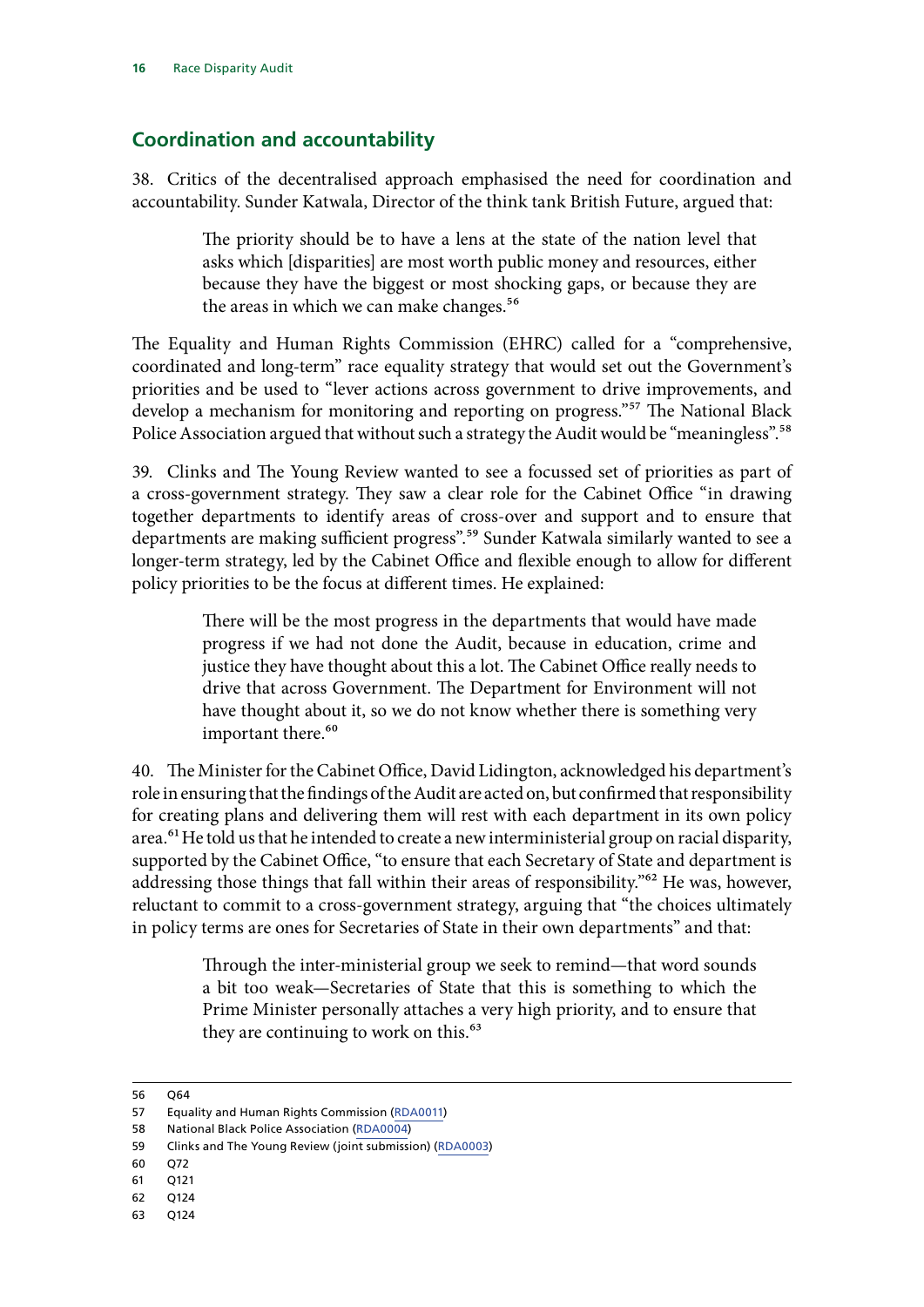<span id="page-18-0"></span>41. **Each Government department should publish its own 'explain or change' analysis of the Race Disparity Audit, setting out a timetabled plan for action and including cross-departmental analysis and action where necessary. However, we see the Cabinet Office's role as much more than simply to "remind" departmental ministers of their responsibilities. A coherent cross-government approach is needed to demonstrate the best use of Government money in tackling the most important disparities.**

42. **It will take time to identify, understand and design policy responses to the disparities revealed by the Audit. If the Government is serious about achieving real change, it will need to set priorities for action, and remain accountable for the results. A cross-departmental strategy would enable us to measure progress in the battle to defeat ethnic injustice. Central coordination was successfully exercised by the Cabinet Office in producing the Ethnicity Facts and Figures website. Such coordination also will be necessary in the future to ensure accountability and transparency as work progresses to tackle the disparities revealed.**

43. *In order to enable us to hold Government to account in defeating ethnic injustice, we recommend that a cross-government race equality strategy be developed. This strategy should formalise the role of the Cabinet Office and the inter-ministerial group in enforcement, co-ordination and oversight of Government departmental plans to close the disparities revealed in the Audit. The strategy should:*

- *be developed by departments alongside the Cabinet Office;*
- *bring together and examine the 'explain or change' analyses and conduct oversight of the actions of individual departments' plans;*
- *identify actions that cut across more than one government department, and ensure that mechanisms exist for departments working together on their implementation; and*
- *set out indicators of progress for each 12-month period, with quarterly progress reports required from individual departments.*

44. *The inter-ministerial group has the potential to provide the kind of high-level oversight that is needed, but its work needs to be informed by subject-specialist input on data collection and analysis and on race equality. We recommend that the Office for National Statistics be invited to attend the inter-ministerial group as observers to provide advice to the group.*

## **Priority policy areas**

45. Our call for evidence asked for views on what the Government's policy priorities should be following the Audit. The evidence we received was not unanimous. David Green of Civitas argued that there was no need for action to correct ethnic disparities as they were not "the consequence of white discrimination". He argued that:

> They are simply what you would expect if you compare racial groups, because racial groups contain all sorts of people who differ in all sorts of ways, and the outcomes will inevitably be different.<sup>64</sup>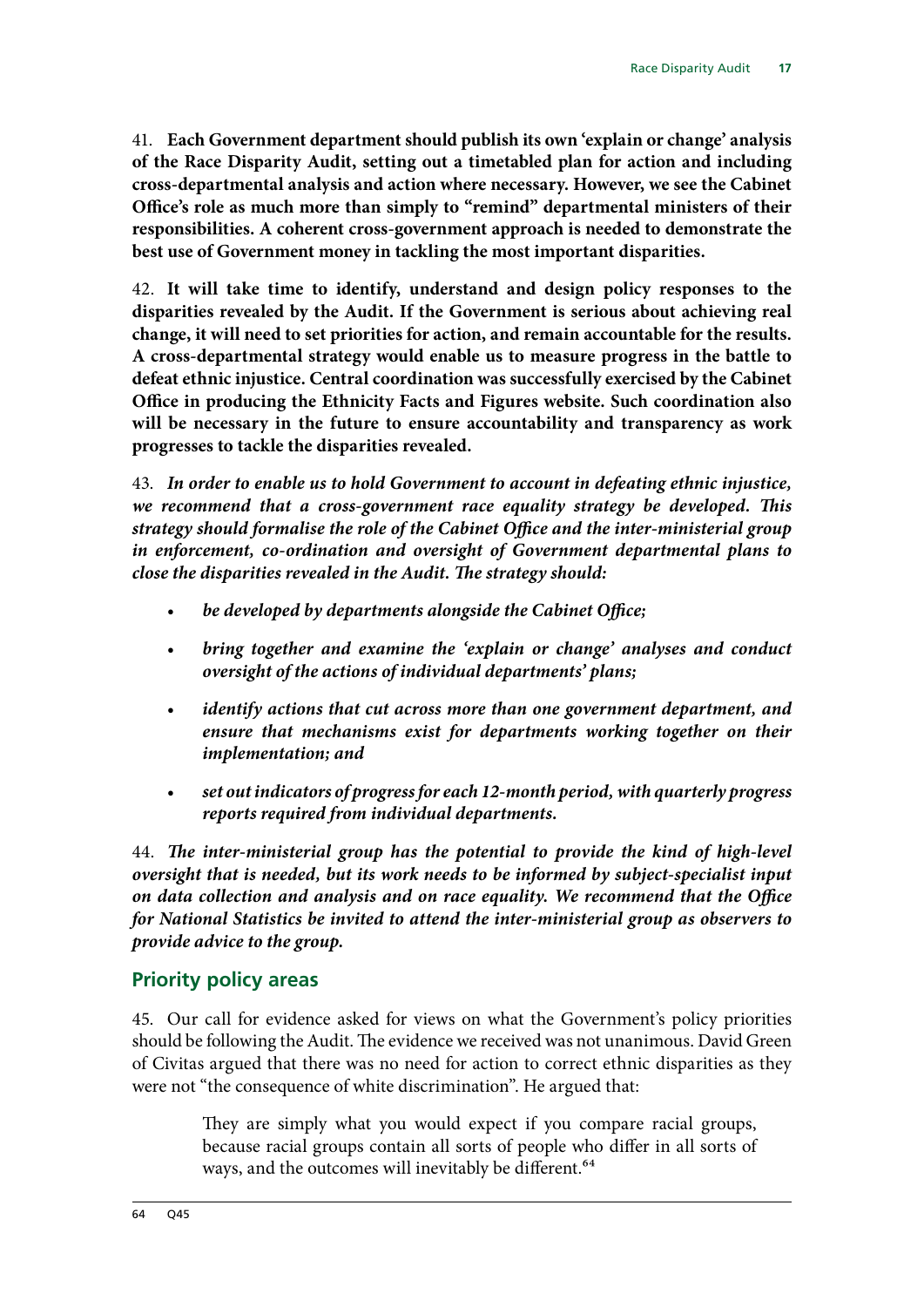Consequently, he argued that any action should focus on those most in need regardless of ethnicity.65

46. This was not a widespread view. More commonly, organisations and individuals made the case for priorities reflecting their area of expertise. The Joseph Rowntree Foundation argued that dealing with unemployment is key to resolving many of the disparities as "one of the drivers for high poverty rates in some minority ethnic households is either high rates of unemployment or over-concentration in low paid work."<sup>66</sup> This was backed up by analysis provided by Professor Yaojun Li.<sup>67</sup> Unite the Union also argued for a focus on employment,<sup>68</sup> as did the Mayor's Fund for London, a charity supporting young people in education and employment,<sup>69</sup> and the Coalition of Race Equality suggested that employers collect diversity data annually about their workforce and provide better support for BME jobseekers.70

47. The Coalition of Race Equality also highlighted education and housing as priority areas.71 In education, they cited school exclusion, a concern shared by Friends, Families and Travellers who argued for action to address the "shockingly low" attainment of Gypsy and Traveller pupils.<sup>72</sup>

48. Clinks and the Young Review argued that the situation of people from BME communities within the criminal justice system was one of the most pressing policy issues for the Ministry of Justice and Government more widely. This was because criminal justice is "where many disparities in other areas of public policy converge and conflate, and this combined with the current pressures on our prison and probation service combines to create toxic levels of inequality".73 They pointed to the Lammy Review on the treatment of, and outcomes for, Black, Asian and Minority Ethnic individuals in the criminal justice system as providing "clear and actionable recommendations to address the racial disparities it highlights".74

49. The response to the Lammy Review, as well as other areas of activity in the Departments for Education and Work and Pensions highlighted by the Government upon the launch of the Audit, were begun before the Audit was complete rather than as a response to it. The Government must be able to demonstrate that it is taking action based on new knowledge from the Audit, or it will risk the Audit being seen as only a paper exercise.

50. *Evidence submitted to us, and the data in the Audit itself, highlight several areas of disparities that need to be addressed by the Government as priorities. The work that has begun as a response to the Lammy Review in the area of criminal justice is welcome and should be continued. In addition, race disparities in educational attainment, employment outcomes and housing status need to be prioritised. We expect the relevant departments to develop effective action plans for dealing with these priority areas.*

<sup>65</sup> Q64

<sup>66</sup> Joseph Rowntree Foundation [\(RDA0005](http://data.parliament.uk/WrittenEvidence/CommitteeEvidence.svc/EvidenceDocument/Women%20and%20Equalities/Race%20Disparity%20Audit/written/74494.html))

<sup>67</sup> Professor Yaojun Li ([RDA0023](http://data.parliament.uk/writtenevidence/committeeevidence.svc/evidencedocument/women-and-equalities-committee/race-disparity-audit/written/75982.html))

<sup>68</sup> Unite the Union ([RDA0006\)](http://data.parliament.uk/WrittenEvidence/CommitteeEvidence.svc/EvidenceDocument/Women%20and%20Equalities/Race%20Disparity%20Audit/written/74496.html)

<sup>69</sup> The Mayor's Fund for London ([RDA0013\)](http://data.parliament.uk/WrittenEvidence/CommitteeEvidence.svc/EvidenceDocument/Women%20and%20Equalities/Race%20Disparity%20Audit/written/74623.html)

<sup>70</sup> The Coalition of Race Equality [\(RDA0014\)](http://data.parliament.uk/WrittenEvidence/CommitteeEvidence.svc/EvidenceDocument/Women%20and%20Equalities/Race%20Disparity%20Audit/written/74781.html)

<sup>71</sup> The Coalition of Race Equality [\(RDA0014\)](http://data.parliament.uk/WrittenEvidence/CommitteeEvidence.svc/EvidenceDocument/Women%20and%20Equalities/Race%20Disparity%20Audit/written/74781.html)

<sup>72</sup> Friends, Families and Travellers [\(RDA0008](http://data.parliament.uk/WrittenEvidence/CommitteeEvidence.svc/EvidenceDocument/Women%20and%20Equalities/Race%20Disparity%20Audit/written/74541.html))

<sup>73</sup> Clinks and The Young Review (joint submission) [\(RDA0003](http://data.parliament.uk/WrittenEvidence/CommitteeEvidence.svc/EvidenceDocument/Women%20and%20Equalities/Race%20Disparity%20Audit/written/74479.html))

<sup>74</sup> Clinks and The Young Review (joint submission) [\(RDA0003](http://data.parliament.uk/WrittenEvidence/CommitteeEvidence.svc/EvidenceDocument/Women%20and%20Equalities/Race%20Disparity%20Audit/written/74479.html))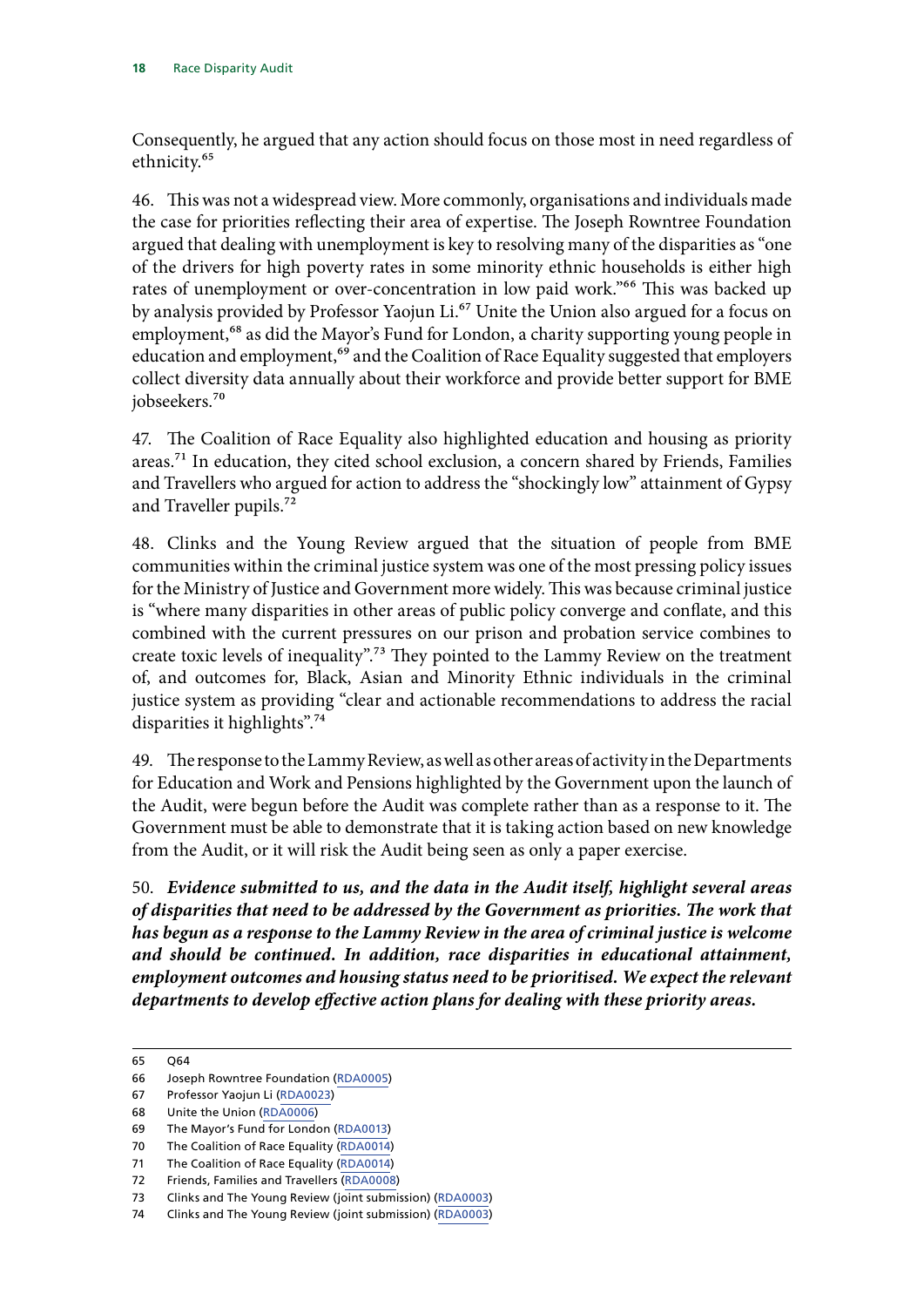51. Later in 2018 the Equality and Human Rights Commission will publish a new edition of its 'Is Britain Fairer?' analysis, which will suggest further priorities from the evidence gathered in its equality measurement framework, and which the Government will also want to consider in further developing its response to the Audit.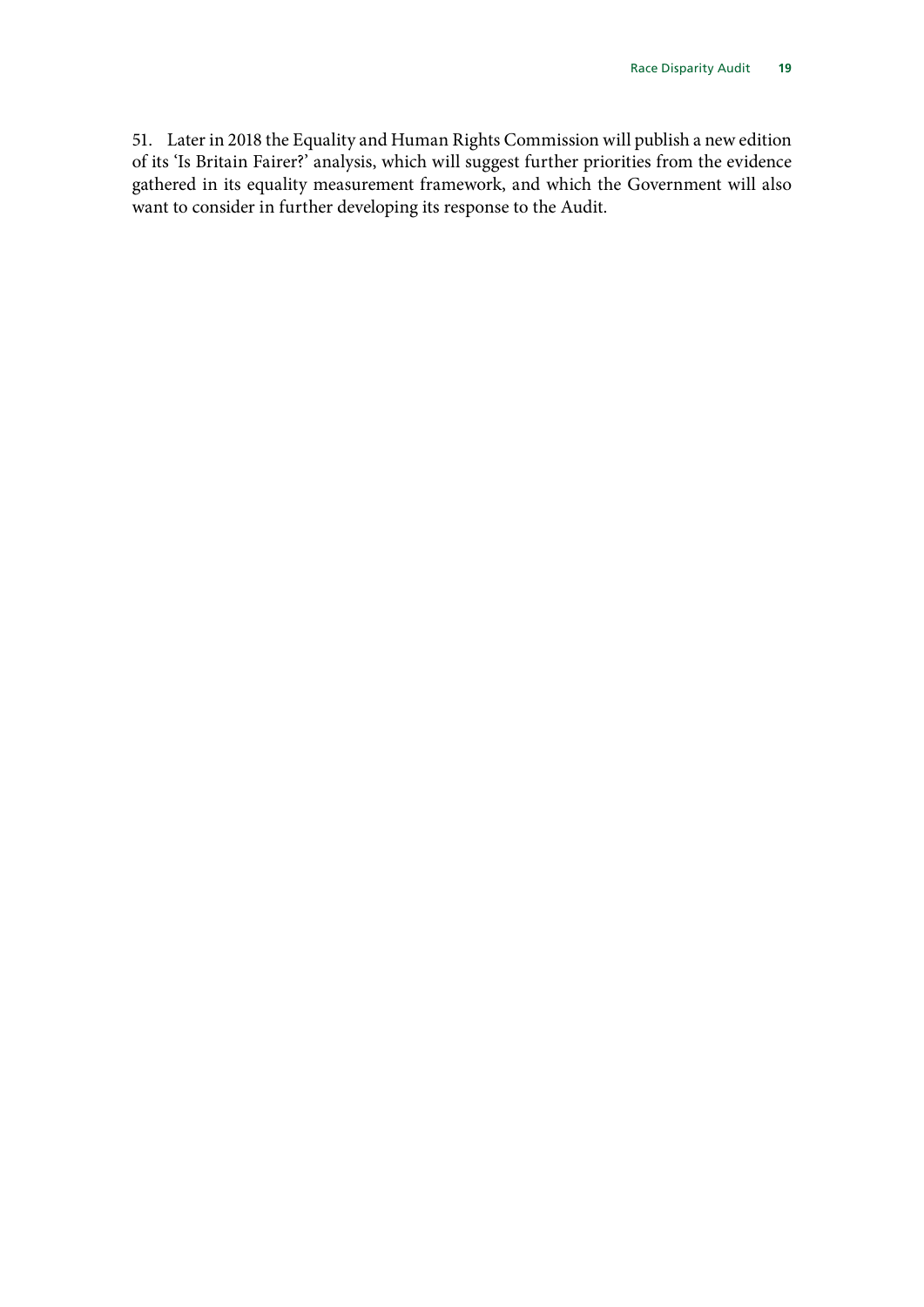## <span id="page-21-0"></span>**5** Civil society engagement

52. The Race Disparity Unit has been applauded for the way it consulted widely with a range of stakeholders during the process of designing the Ethnicity Facts and Figures website:

> The consultation included roundtable discussions with NGOs, public service providers, local government and academics. The research was carried out with members of the public from a range of ethnic and demographic backgrounds, as well as experts in research and statistics, and government policy officials and analysts.75

Asked how often the Race Disparity Unit was engaging with stakeholders to shape the data collection work and updates to the Ethnicity Facts and Figures website, the Unit's Director Marcus Bell replied:

> Extensively and all the time is the answer. We try to make a point of that in terms of how we do this work, engaging with lots of voluntary organisations, but also members of the public.<sup>76</sup>

53. This engagement, the Cabinet Office told us, has helped "to identify questions of public interest and concern, and to understand how to present simple and clear formats online, in a way that makes sense to users."<sup>77</sup> The Coalition of Race Equality agreed that the Audit was "both well done and generally well received" as a result of the way in which the Government "sought to collaborate in a meaningful way with race equality NGOs, academics and national public sector bodies such as the EHRC."78

54. Such collaboration will also be important in taking forward the policy responses to the Audit, given the current shortcomings in many data sets, including ethnicity classification and comparability across data sets. Sado Jirde of the Black South West Network felt strongly that change should be driven by community engagement and should come from a deep understanding of local variations in need.<sup>79</sup> Such variations may not be apparent across all the data at present.

55. The Minister agreed with the importance of engaging civil society organisations as part of the solution:

> Civil society I see as important partners, and it may well be, as for example in the pilot projects on employment, that we conclude that working more effectively with civil society on the delivery of public services, for example on the mentoring of people, is the best way to address the disparities that the audit has revealed.<sup>80</sup>

The Race Disparity Unit has demonstrated the value of working with civil society organisations as policy partners rather than solely as potential service providers.

<sup>75</sup> Cabinet Office [\(RDA0022\)](http://data.parliament.uk/WrittenEvidence/CommitteeEvidence.svc/EvidenceDocument/Women%20and%20Equalities/Race%20Disparity%20Audit/written/75816.html), para 4

<sup>76</sup> Q145

<sup>77</sup> Cabinet Office [\(RDA0022\)](http://data.parliament.uk/WrittenEvidence/CommitteeEvidence.svc/EvidenceDocument/Women%20and%20Equalities/Race%20Disparity%20Audit/written/75816.html), para 4

<sup>78</sup> The Coalition of Race Equality [\(RDA0014\)](http://data.parliament.uk/WrittenEvidence/CommitteeEvidence.svc/EvidenceDocument/Women%20and%20Equalities/Race%20Disparity%20Audit/written/74781.html)

<sup>79</sup> Q69

<sup>80</sup> Q146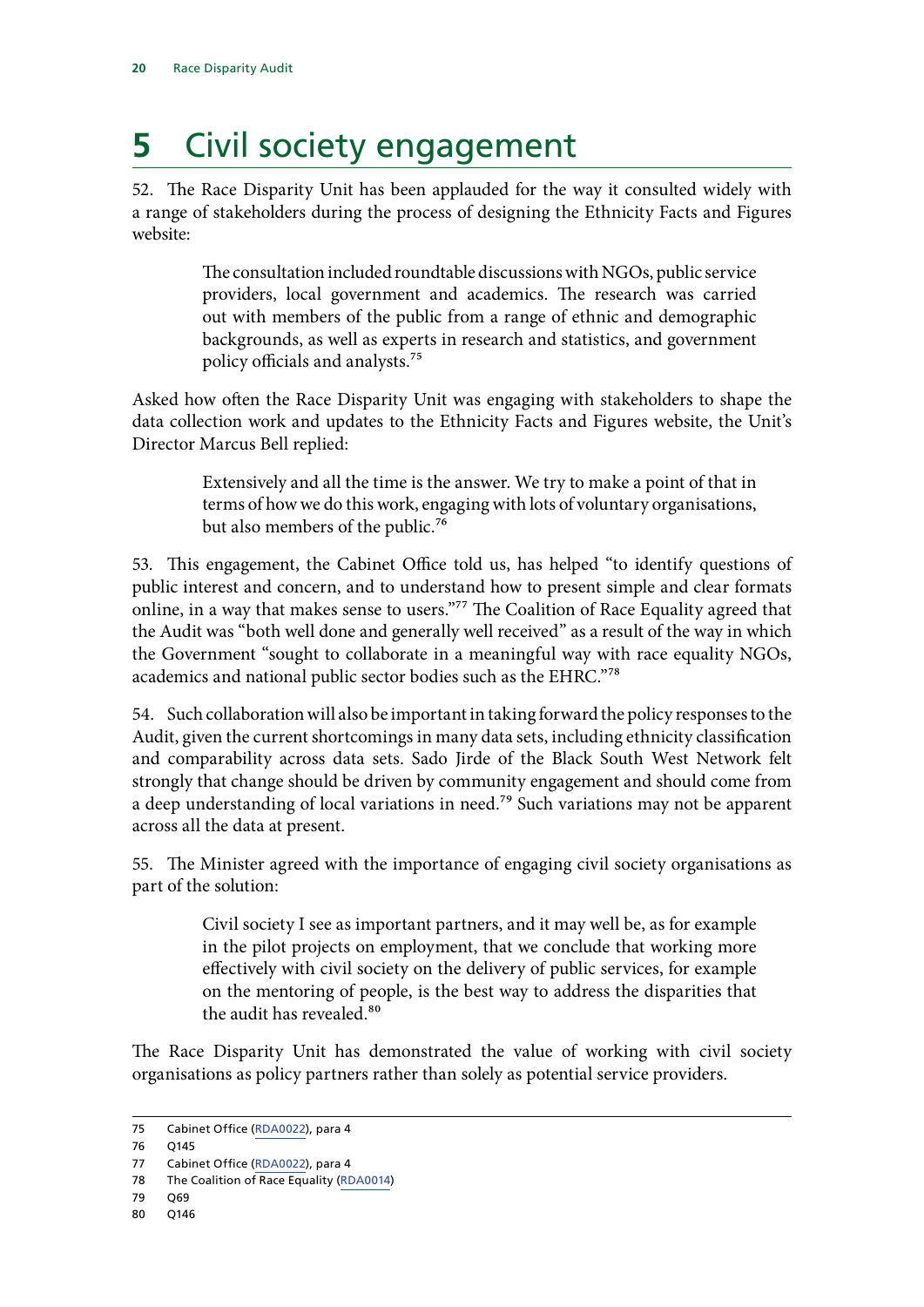56. **Engagement by the Race Disparity Unit with stakeholders and users of data, including those representing black and minority ethnic groups, has been exemplary. As the response to the Race Disparity Audit develops and new policy priorities emerge, equally high levels of engagement with civil society are required.**

57. The Race Disparity Unit should continue its existing positive engagement with *stakeholders, and provide the inter-ministerial group with regular summaries of the views of those stakeholders, with a particular focus on the views of black and minority ethnic groups.*

58. *Each department, while conducting its explain or change analysis and later when implementing its actions to address disparities, should be working closely with an existing or dedicated stakeholder group that includes individuals from race equality organisations and grassroots groups.*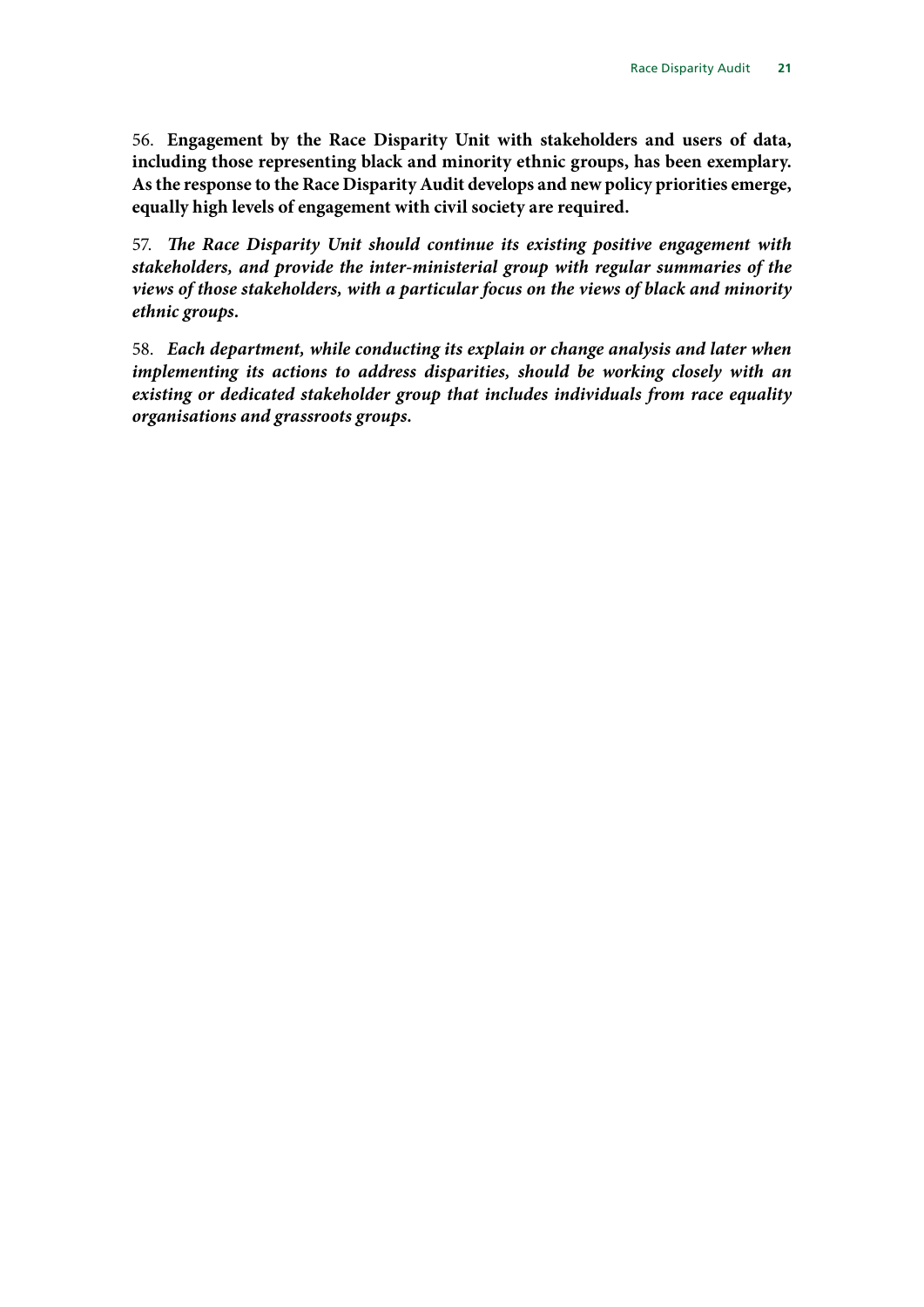## <span id="page-23-0"></span>Conclusions and recommendations

## The Ethnicity Facts and Figures website

- 1. The Ethnicity Facts and Figures website is a welcome development in transparency and accessibility of data on inequalities facing Black, Asian and Minority Ethnic people in the UK. The website has been positively received for its presentation, clarity and level of usability. (Paragraph 11)
- 2. Significant effort has gone into collecting and publishing the data on the Ethnicity Facts and Figures website. We welcome the commitment from the Cabinet Office to continuing to expand the published data sets. The Cabinet Office should publish a schedule for the addition of new data sets to the website and planned updates to the data already held on the site. We recommend that particular efforts are put into ensuring that data sets are robust enough to be comparable, including over time, and that regional variations can be seen. In future, the Government should consider including non-governmental sources of data in this resource. (Paragraph 17)

## Data collection and data standards

- 3. The Government, led by the Cabinet Office, should adopt the same categories as are used in the Census as the minimum standard for data collection on ethnicity across Government departments, and work with individual departments to ensure that this happens in all official data sets and administrative data in the public services for which they are responsible. At present this means using the '18+1' categories, but should the categories change for the 2021 Census, the Cabinet Office should take advice on how best to ensure comparability of data sets over time. (Paragraph 25)
- 4. The Equality and Human Rights Commission and the Office for National Statistics should work together to provide updated guidance for public bodies, service providers and employers on how to collect consistent ethnicity data and how public sector bodies should use that data to assess their compliance with the Public Sector Equality Duty. (Paragraph 26)
- 5. The commitment of the Prime Minister to ending racial disparities in outcomes and public services, and the central role taken in this exercise by the Cabinet Office, together provide an opportunity for co-ordinated action to improve data collection and data standards on ethnicity and outcomes. (Paragraph 32)
- 6. We recommend that the Government publish an action plan to improve the consistency and robustness of the data it collects on the basis of ethnicity, to be implemented within 12 months. In the longer term, the Government should ensure that key data can be disaggregated to allow factors such as gender, age, region, socioeconomic status and religion and belief to be taken into account alongside race and ethnicity. (Paragraph 33)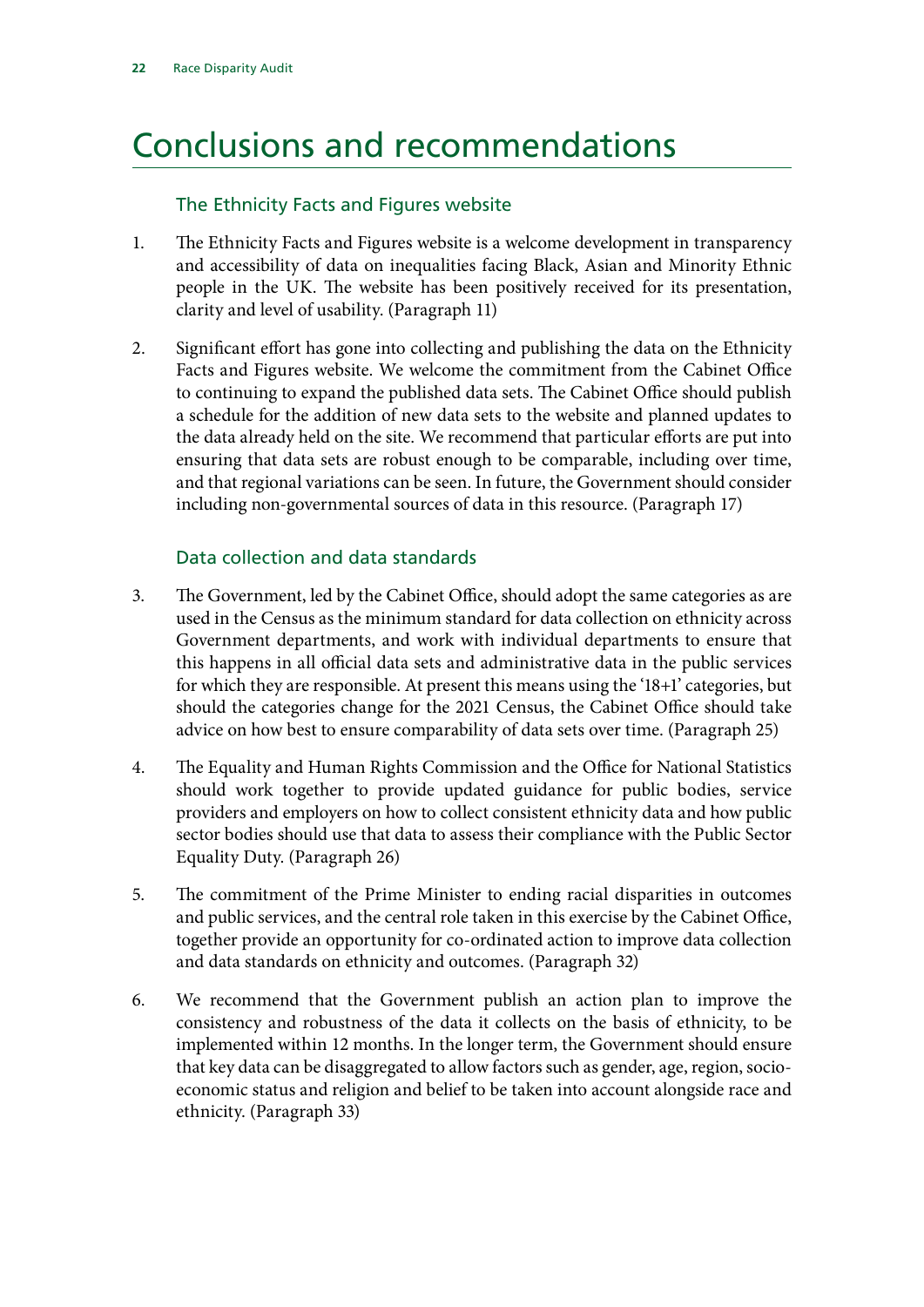## The policy response to the Audit

- 7. An individual departmental approach risks creating policy in isolation rather than taking multiple factors for disparities into account. Such policies are likely to be less effective. Although action by individual Government departments will be essential to achieving an effective response to the Race Disparity Audit, many of the most significant disparities will need to be tackled through cross-departmental action. (Paragraph 37)
- 8. Each Government department should publish its own 'explain or change' analysis of the Race Disparity Audit, setting out a timetabled plan for action and including cross-departmental analysis and action where necessary. However, we see the Cabinet Office's role as much more than simply to "remind" departmental ministers of their responsibilities. A coherent cross-government approach is needed to demonstrate the best use of Government money in tackling the most important disparities. (Paragraph 41)
- 9. It will take time to identify, understand and design policy responses to the disparities revealed by the Audit. If the Government is serious about achieving real change, it will need to set priorities for action, and remain accountable for the results. A crossdepartmental strategy would enable us to measure progress in the battle to defeat ethnic injustice. Central coordination was successfully exercised by the Cabinet Office in producing the Ethnicity Facts and Figures website. Such coordination also will be necessary in the future to ensure accountability and transparency as work progresses to tackle the disparities revealed. (Paragraph 42)
- 10. In order to enable us to hold Government to account in defeating ethnic injustice, we recommend that a cross-government race equality strategy be developed. This strategy should formalise the role of the Cabinet Office and the inter-ministerial group in enforcement, co-ordination and oversight of Government departmental plans to close the disparities revealed in the Audit. The strategy should:
	- be developed by departments alongside the Cabinet Office;
	- bring together and examine the 'explain or change' analyses and conduct oversight of the actions of individual departments' plans;
	- identify actions that cut across more than one government department, and ensure that mechanisms exist for departments working together on their implementation; and
	- set out indicators of progress for each 12-month period, with quarterly progress reports required from individual departments. (Paragraph ·43)
- 11. The inter-ministerial group has the potential to provide the kind of high-level oversight that is needed, but its work needs to be informed by subject-specialist input on data collection and analysis and on race equality. We recommend that the Office for National Statistics be invited to attend the inter-ministerial group as observers to provide advice to the group. (Paragraph 44)
- 12. Evidence submitted to us, and the data in the Audit itself, highlight several areas of disparities that need to be addressed by the Government as priorities. The work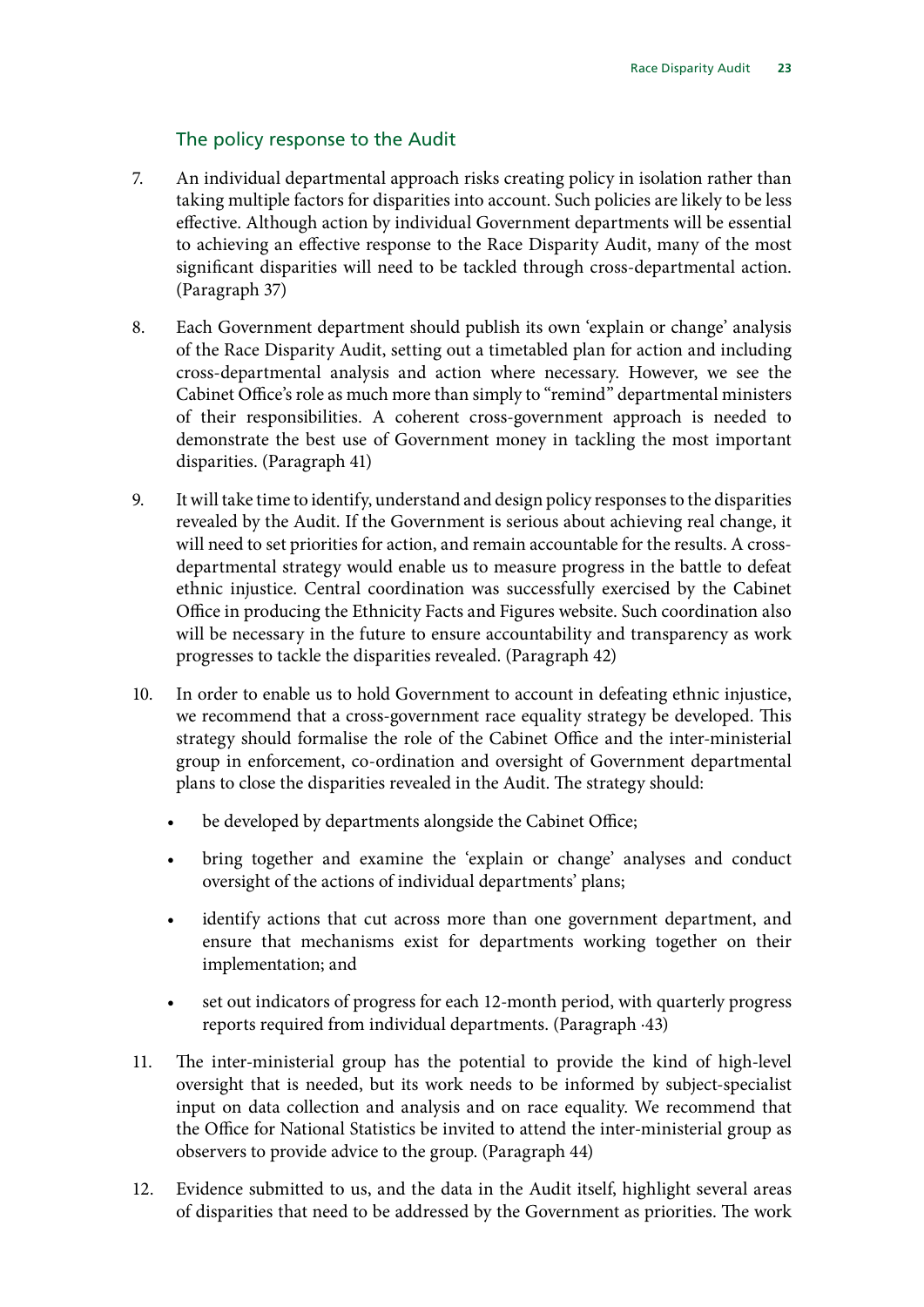that has begun as a response to the Lammy Review in the area of criminal justice is welcome and should be continued. In addition, race disparities in educational attainment, employment outcomes and housing status need to be prioritised. We expect the relevant departments to develop effective action plans for dealing with these priority areas. (Paragraph 50)

## Civil society engagement

- 13. Engagement by the Race Disparity Unit with stakeholders and users of data, including those representing black and minority ethnic groups, has been exemplary. As the response to the Race Disparity Audit develops and new policy priorities emerge, equally high levels of engagement with civil society are required. (Paragraph 56)
- 14. The Race Disparity Unit should continue its existing positive engagement with stakeholders, and provide the inter-ministerial group with regular summaries of the views of those stakeholders, with a particular focus on the views of black and minority ethnic groups. (Paragraph 57)
- 15. Each department, while conducting its explain or change analysis and later when implementing its actions to address disparities, should be working closely with an existing or dedicated stakeholder group that includes individuals from race equality organisations and grassroots groups. (Paragraph 58)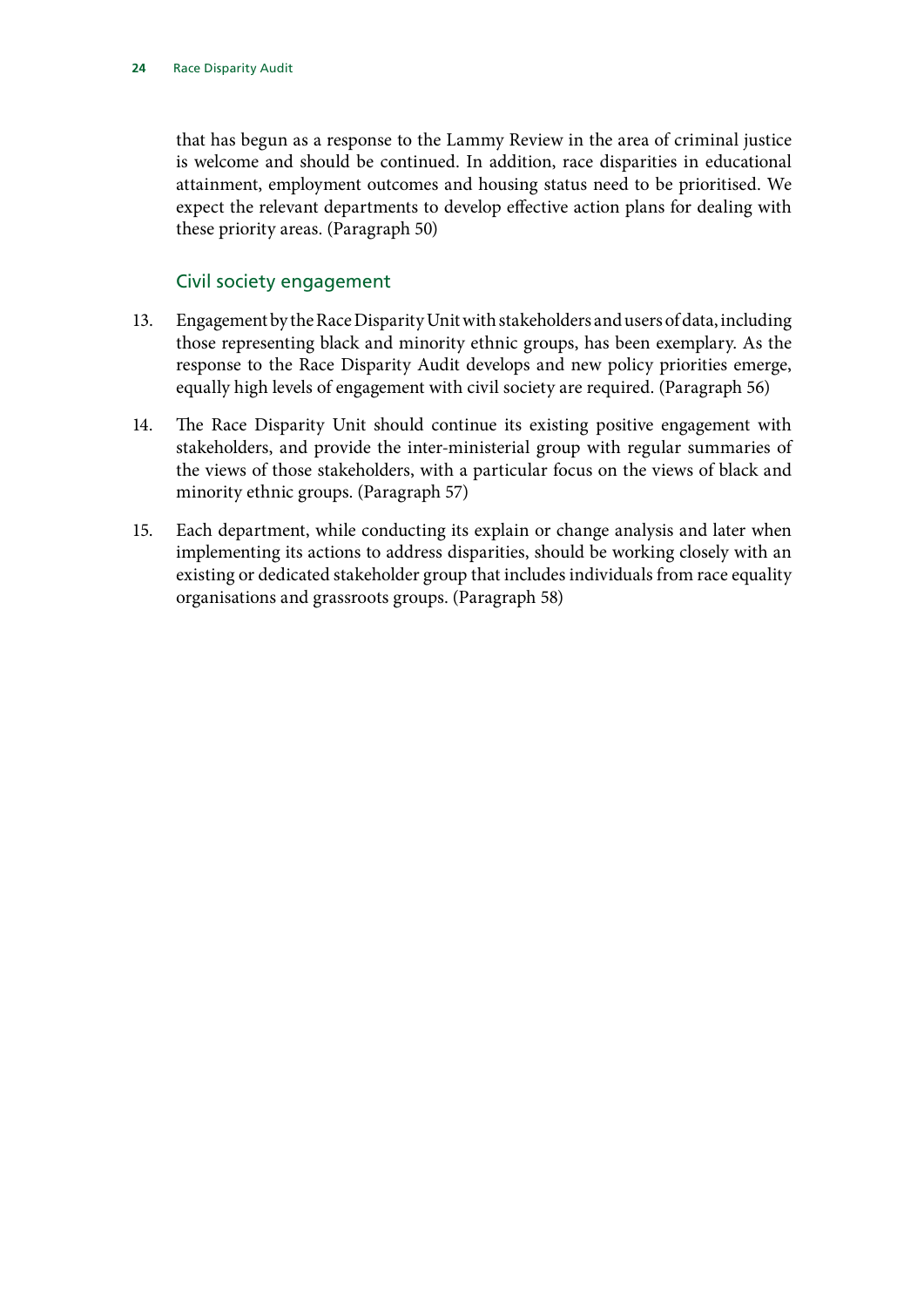## <span id="page-26-0"></span>Formal minutes

## **Wednesday 23 May 2018**

### Members present:

Mrs Maria Miller, in the Chair

Tonia Antoniazzi Angela Crawley Vicky Ford

Eddie Hughes

Jess Phillips

Draft Report (*Race Disparity Audit*), proposed by the Chair, brought up and read.

*Ordered*, That the draft Report be read a second time, paragraph by paragraph.

Paragraphs 1 to 58 read and agreed to.

Summary agreed to.

*Resolved*, That the Report be the Third Report of the Committee to the House.

*Ordered*, That the Chair make the Report to the House.

*Ordered*, That embargoed copies of the Report be made available (Standing Order No. 134).

[Adjourned till Wednesday 6 June 2018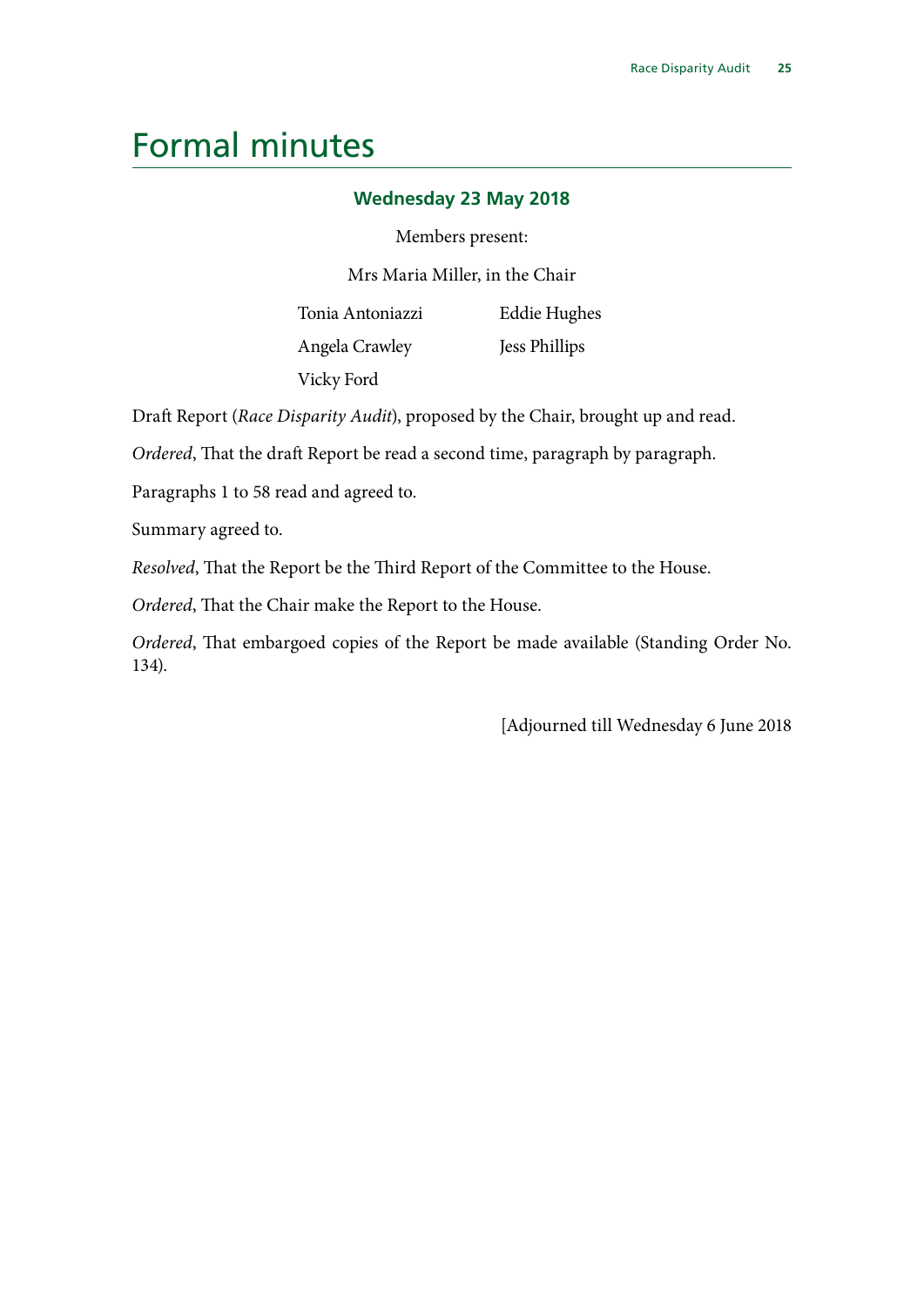## <span id="page-27-0"></span>Witnesses

The following witnesses gave evidence. Transcripts can be viewed on the [inquiry publications](https://www.parliament.uk/business/committees/committees-a-z/commons-select/women-and-equalities-committee/inquiries/parliament-2017/race-disparity-audit-17-19/publications/) [page](https://www.parliament.uk/business/committees/committees-a-z/commons-select/women-and-equalities-committee/inquiries/parliament-2017/race-disparity-audit-17-19/publications/) of the Committee's website.

### **Wednesday 20 December 2017** *Question number*

**Dr Richard Norrie**, Demography, Immigration and Integration Research Fellow, Policy Exchange, **Professor Shamit Saggar**, Professor of Political Science and Public Police, Institute for Social and Economic Research, University of Essex, **Andy Shallice**, Policy and Information, Roma Support Group, **Dr Debbie Weekes-Bernard**, Policy and Research Manager, Joseph Rowntree Foundation.  $Q1-43$ 

### **Wednesday 17 January 2018**

**Nicola Braganza**, Barrister, **David Green**, Director, Civitas, **Sado Jirde**, Director, Black South West Network, **Sunder Katwala**, Director, British Future. [Q44–91](http://data.parliament.uk/writtenevidence/committeeevidence.svc/evidencedocument/women-and-equalities-committee/race-disparity-audit/oral/77094.html)

### **Wednesday 7 February 2018**

**Melanie Field**, Executive Director, Corporate Strategy and Policy Wales, Equality and Human Rights Commission, **Emma Rourke**, Director of Public Policy Analysis, Office for National Statistics, **Iain Bell**, Deputy National Statistician, Office for National Statistics. COMENT CONSERVING CONSERVATION CONTRACTED AT A CONSERVATION CONSERVATION CONSERVATION CONSERVATION CONSERVATION CONSERVATION CONSERVATION CONSERVATION CONSERVATION CONSERVATION **Rt. Hon David Lidington CBE MP**, Minister for the Cabinet Office, **Marcus Bell**, Director, Race Disparity Audit, Cabinet Office. [Q117–152](http://data.parliament.uk/writtenevidence/committeeevidence.svc/evidencedocument/women-and-equalities-committee/race-disparity-audit/oral/78156.html#Panel2)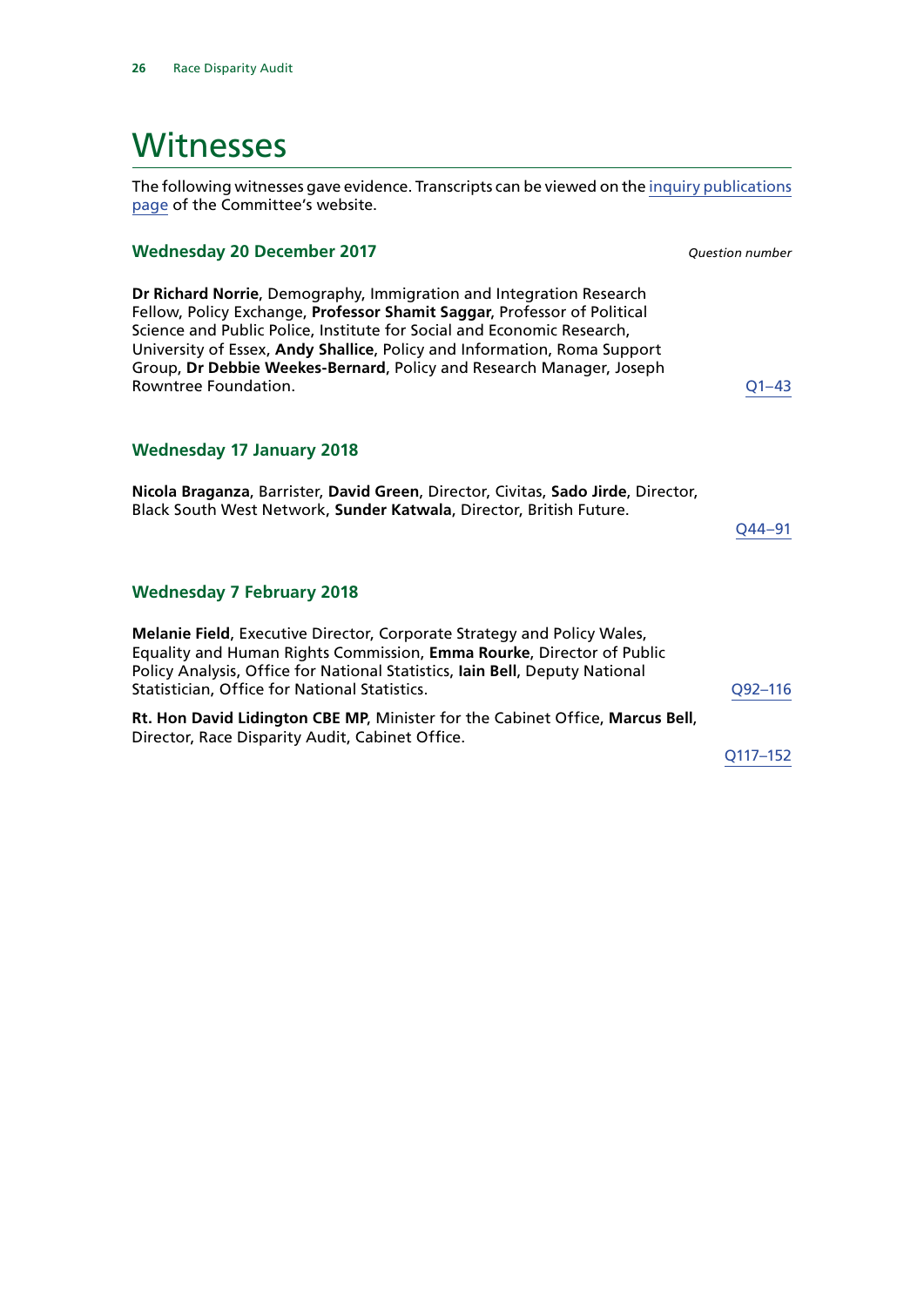## <span id="page-28-0"></span>Published written evidence

The following written evidence was received and can be viewed on the [inquiry publications](https://www.parliament.uk/business/committees/committees-a-z/commons-select/women-and-equalities-committee/inquiries/parliament-2017/race-disparity-audit-17-19/publications/) [page](https://www.parliament.uk/business/committees/committees-a-z/commons-select/women-and-equalities-committee/inquiries/parliament-2017/race-disparity-audit-17-19/publications/) of the Committee's website.

RDA numbers are generated by the evidence processing system and so may not be complete.

- Black South West Network [\(RDA0024\)](http://data.parliament.uk/WrittenEvidence/CommitteeEvidence.svc/EvidenceDocument/Women%20and%20Equalities/Race%20Disparity%20Audit/written/76914.html)
- Bright Blue ([RDA0012\)](http://data.parliament.uk/WrittenEvidence/CommitteeEvidence.svc/EvidenceDocument/Women%20and%20Equalities/Race%20Disparity%20Audit/written/74614.html)
- Cabinet Office ([RDA0022](http://data.parliament.uk/WrittenEvidence/CommitteeEvidence.svc/EvidenceDocument/Women%20and%20Equalities/Race%20Disparity%20Audit/written/75816.html))
- Catholic Association for Racial Justice ([RDA0009](http://data.parliament.uk/WrittenEvidence/CommitteeEvidence.svc/EvidenceDocument/Women%20and%20Equalities/Race%20Disparity%20Audit/written/74547.html))
- Clinks and The Young Review (joint submission) [\(RDA0003](http://data.parliament.uk/WrittenEvidence/CommitteeEvidence.svc/EvidenceDocument/Women%20and%20Equalities/Race%20Disparity%20Audit/written/74479.html))
- Dr Pete Jones ([RDA0001](http://data.parliament.uk/WrittenEvidence/CommitteeEvidence.svc/EvidenceDocument/Women%20and%20Equalities/Race%20Disparity%20Audit/written/73157.html))
- Dr Saffron Karlsen ([RDA0019\)](http://data.parliament.uk/WrittenEvidence/CommitteeEvidence.svc/EvidenceDocument/Women%20and%20Equalities/Race%20Disparity%20Audit/written/75522.html)
- Equality and Human Rights Commission [\(RDA0011\)](http://data.parliament.uk/WrittenEvidence/CommitteeEvidence.svc/EvidenceDocument/Women%20and%20Equalities/Race%20Disparity%20Audit/written/74579.html)
- Friends, Families and Travellers [\(RDA0008](http://data.parliament.uk/WrittenEvidence/CommitteeEvidence.svc/EvidenceDocument/Women%20and%20Equalities/Race%20Disparity%20Audit/written/74541.html))
- Housing Learning and Improvement Network [\(RDA0016\)](http://data.parliament.uk/WrittenEvidence/CommitteeEvidence.svc/EvidenceDocument/Women%20and%20Equalities/Race%20Disparity%20Audit/written/75207.html)
- Institute for Research into Superdiversity, University of Birmingham [\(RDA0021](http://data.parliament.uk/WrittenEvidence/CommitteeEvidence.svc/EvidenceDocument/Women%20and%20Equalities/Race%20Disparity%20Audit/written/75782.html))
- 12 Institute for Social and Economic Research, University of Essex [\(RDA0018](http://data.parliament.uk/WrittenEvidence/CommitteeEvidence.svc/EvidenceDocument/Women%20and%20Equalities/Race%20Disparity%20Audit/written/75521.html))
- Joseph Rowntree Foundation ([RDA0005](http://data.parliament.uk/WrittenEvidence/CommitteeEvidence.svc/EvidenceDocument/Women%20and%20Equalities/Race%20Disparity%20Audit/written/74494.html))
- National Black Police Association ([RDA0004](http://data.parliament.uk/WrittenEvidence/CommitteeEvidence.svc/EvidenceDocument/Women%20and%20Equalities/Race%20Disparity%20Audit/written/74482.html))
- Nicola Braganza [\(RDA0026\)](http://data.parliament.uk/WrittenEvidence/CommitteeEvidence.svc/EvidenceDocument/Women%20and%20Equalities/Race%20Disparity%20Audit/written/77619.html)
- Office for National Statistics [\(RDA0027\)](http://data.parliament.uk/WrittenEvidence/CommitteeEvidence.svc/EvidenceDocument/Women%20and%20Equalities/Race%20Disparity%20Audit/written/77806.html)
- Policy Exchange ([RDA0010](http://data.parliament.uk/WrittenEvidence/CommitteeEvidence.svc/EvidenceDocument/Women%20and%20Equalities/Race%20Disparity%20Audit/written/74569.html))
- Professor Gary Craig ([RDA0002\)](http://data.parliament.uk/WrittenEvidence/CommitteeEvidence.svc/EvidenceDocument/Women%20and%20Equalities/Race%20Disparity%20Audit/written/73328.html)
- Professor Steve Strand [\(RDA0020](http://data.parliament.uk/WrittenEvidence/CommitteeEvidence.svc/EvidenceDocument/Women%20and%20Equalities/Race%20Disparity%20Audit/written/75570.html))
- Professor Yaojun Li ([RDA0023](http://data.parliament.uk/WrittenEvidence/CommitteeEvidence.svc/EvidenceDocument/Women%20and%20Equalities/Race%20Disparity%20Audit/written/75982.html))
- 21 Race Equality Matters [\(RDA0015\)](http://data.parliament.uk/WrittenEvidence/CommitteeEvidence.svc/EvidenceDocument/Women%20and%20Equalities/Race%20Disparity%20Audit/written/74923.html)
- Roma Support Group [\(RDA0007](http://data.parliament.uk/WrittenEvidence/CommitteeEvidence.svc/EvidenceDocument/Women%20and%20Equalities/Race%20Disparity%20Audit/written/74508.html), [RDA0025\)](http://data.parliament.uk/WrittenEvidence/CommitteeEvidence.svc/EvidenceDocument/Women%20and%20Equalities/Race%20Disparity%20Audit/written/77423.html)
- 23 The Coalition of Race Equality ([RDA0014\)](http://data.parliament.uk/WrittenEvidence/CommitteeEvidence.svc/EvidenceDocument/Women%20and%20Equalities/Race%20Disparity%20Audit/written/74781.html)
- 24 The Mayor's Fund for London ([RDA0013\)](http://data.parliament.uk/WrittenEvidence/CommitteeEvidence.svc/EvidenceDocument/Women%20and%20Equalities/Race%20Disparity%20Audit/written/74623.html)
- UK Data Service [\(RDA0017](http://data.parliament.uk/WrittenEvidence/CommitteeEvidence.svc/EvidenceDocument/Women%20and%20Equalities/Race%20Disparity%20Audit/written/75442.html))
- Unite the Union ([RDA0006](http://data.parliament.uk/WrittenEvidence/CommitteeEvidence.svc/EvidenceDocument/Women%20and%20Equalities/Race%20Disparity%20Audit/written/74496.html))